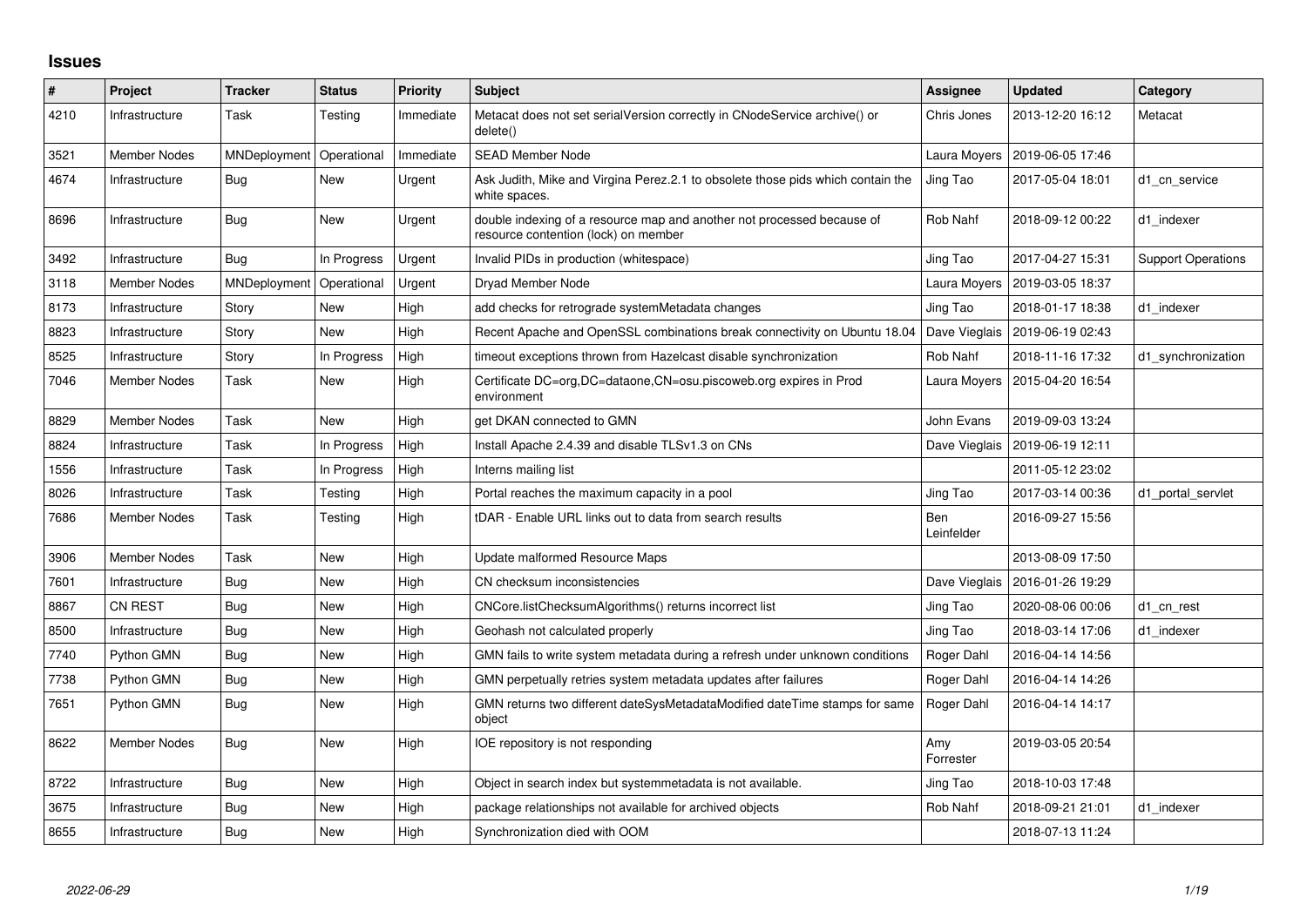| #    | Project        | <b>Tracker</b> | <b>Status</b> | <b>Priority</b> | Subject                                                                                                                                            | <b>Assignee</b>     | <b>Updated</b>                   | Category                    |
|------|----------------|----------------|---------------|-----------------|----------------------------------------------------------------------------------------------------------------------------------------------------|---------------------|----------------------------------|-----------------------------|
| 8076 | Infrastructure | Bug            | New           | High            | sysmeta can not be retrieved for some objects                                                                                                      | Dave Vieglais       | 2017-04-22 01:54                 | dataone-cn-rest-servi<br>ce |
| 8195 | Infrastructure | <b>Bug</b>     | In Progress   | High            | Tomcat out of memory error                                                                                                                         | Dave Vieglais       | 2017-12-26 20:01                 |                             |
| 7919 | Infrastructure | Bug            | <b>New</b>    | High            | unloadable system metadata in CNs by Hazelcast                                                                                                     |                     | 2016-11-01 19:30                 | Metacat                     |
| 592  | Requirements   | Requirement    | New           | High            | DataONE needs to synchronize metadata between MNs and CNs                                                                                          | <b>Robert Waltz</b> | 2010-09-06 02:28                 | d1 cn service               |
| 393  | Requirements   | Requirement    | New           | High            | (Requirement) Access control rule evaluation must be highly scalable and<br>responsive.                                                            | Dave Vieglais       | 2010-09-06 20:27                 | Requirement                 |
| 764  | Requirements   | Requirement    | New           | High            | (Requirement) Authentication and access control should be consistently<br>available                                                                |                     | Dave Vieglais   2010-09-06 20:32 | Requirement                 |
| 763  | Requirements   | Requirement    | New           | High            | (Requirement) Authentication and authorization services are geographically<br>replicated                                                           |                     | Dave Vieglais   2010-09-06 20:52 | Requirement                 |
| 772  | Requirements   | Requirement    | New           | High            | (Requirement) Authentication services should be compatible with existing<br>infrastructure and applications                                        |                     | Dave Vieglais   2010-08-11 07:54 | Requirement                 |
| 777  | Requirements   | Requirement    | New           | High            | (Requirement) Authorization rules should support common permission levels                                                                          |                     | Dave Vieglais   2010-09-06 20:49 | Requirement                 |
| 769  | Requirements   | Requirement    | New           | High            | (Requirement) Authorization should support critical roles, such as curators and<br>system administrators                                           |                     | Dave Vieglais   2010-09-06 03:02 | Requirement                 |
| 770  | Requirements   | Requirement    | New           | High            | (Requirement) Authorization system should be able to express the<br>pseudo-principal concepts like 'public'                                        |                     | Dave Vieglais   2010-08-11 00:41 | Requirement                 |
| 820  | Requirements   | Requirement    | New           | High            | (Requirement) Common API for authentication and authorization operations                                                                           | Dave Vieglais       | 2010-09-06 21:23                 | Requirement                 |
| 390  | Requirements   | Requirement    | New           | High            | (Requirement) Consistent mechanism for identifying users                                                                                           |                     | Dave Vieglais   2010-09-06 20:50 | Requirement                 |
| 391  | Requirements   | Requirement    | <b>New</b>    | High            | (Requirement) Enable different classes of users commensurate with their roles.                                                                     | Dave Vieglais       | 2010-09-06 20:51                 | Requirement                 |
| 384  | Requirements   | Requirement    | New           | High            | (Requirement) Enable efficient mechanisms for users to discover content                                                                            |                     | Dave Vieglais   2010-09-06 03:58 | d1 common java              |
| 392  | Requirements   | Requirement    | New           | High            | (Requirement) Identity and access control should be interoperable across<br>datanets                                                               |                     | Dave Vieglais   2010-09-06 20:31 | Requirement                 |
| 768  | Requirements   | Requirement    | New           | High            | (Requirement) Need default authz policies that resolve problems associated with<br>inaccessible principals                                         |                     | Dave Vieglais   2010-08-11 00:34 | Requirement                 |
| 822  | Requirements   | Requirement    | New           | High            | (Requirement) Object access and manipulation should be responsive                                                                                  |                     | Dave Vieglais   2010-09-06 20:27 | d1 common java              |
| 821  | Requirements   | Requirement    | New           | High            | (Requirement) Sponsor required functionality                                                                                                       |                     | Dave Vieglais   2010-09-06 03:28 | d1 common java              |
| 318  | Requirements   | Requirement    | New           | High            | (Requirement) Sponsor required Y1 functionality                                                                                                    | Dave Vieglais       | 2010-09-06 03:24                 | d1 common java              |
| 795  | Requirements   | Requirement    | New           | High            | (Requirement) System must support revocation of user permissions                                                                                   |                     | Dave Vieglais   2010-08-29 20:45 | Requirement                 |
| 411  | Requirements   | Requirement    | New           | High            | (Requirement) The infrastructure must survive destruction of one or more data<br>storage nodes                                                     |                     | Dave Vieglais   2010-09-06 03:10 | d1 common java              |
| 765  | Requirements   | Requirement    | New           | High            | (Requirement) Tools can access an API for authn and authz                                                                                          |                     | Dave Vieglais   2010-09-06 20:30 | Requirement                 |
| 762  | Requirements   | Requirement    | New           | High            | (Requirement) User identities can be derived from existing institutional directory<br>services                                                     |                     | Dave Vieglais   2010-09-06 03:01 | Requirement                 |
| 771  | Requirements   | Requirement    | New           | High            | (Requirement) User identities should have simple string serializations that<br>express both the user identity and namespace from which it is drawn |                     | Dave Vieglais   2010-09-06 03:12 | Requirement                 |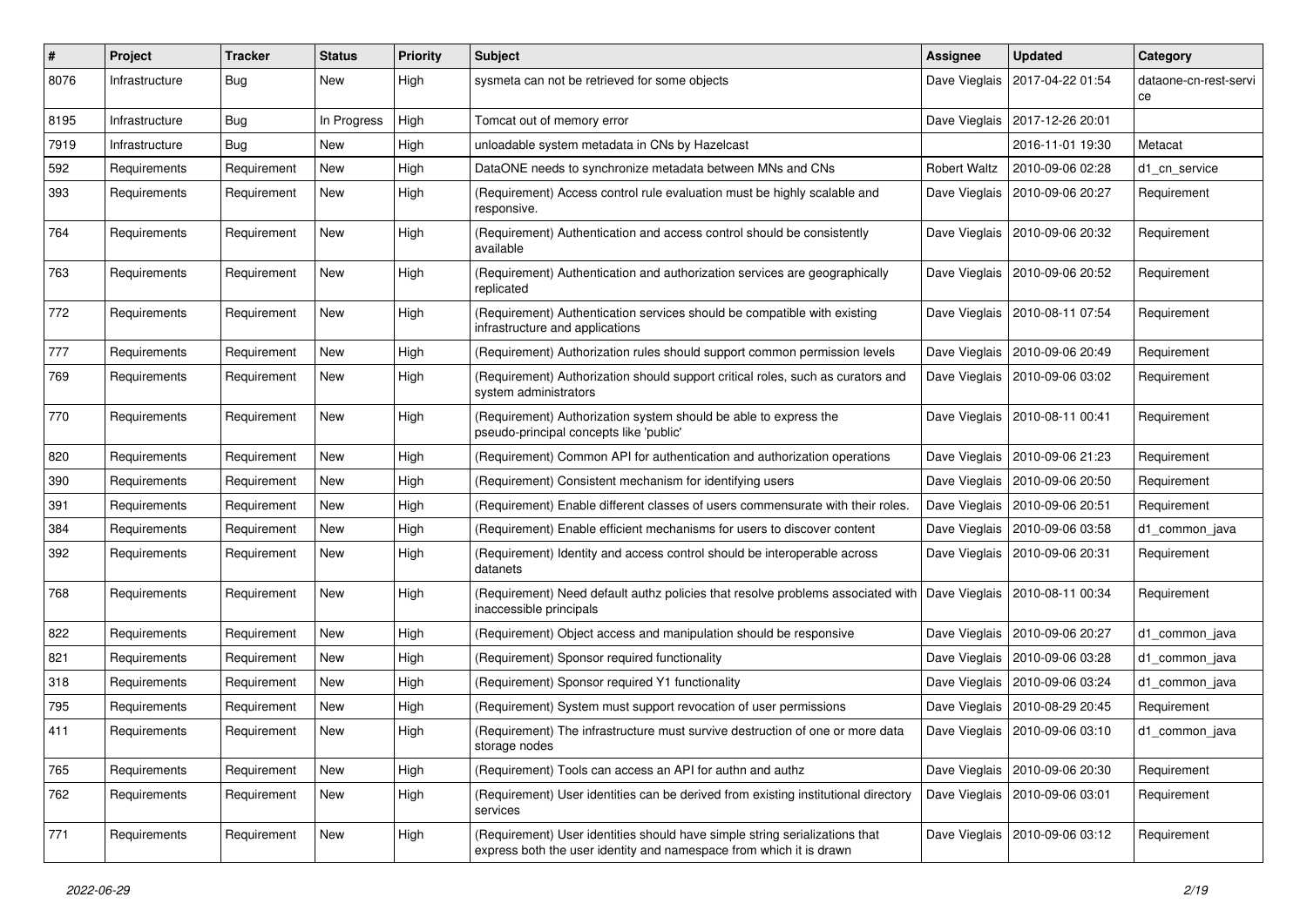| #    | <b>Project</b>      | <b>Tracker</b>             | <b>Status</b> | <b>Priority</b> | Subject                                                                                                                                                 | Assignee            | <b>Updated</b>                   | Category            |
|------|---------------------|----------------------------|---------------|-----------------|---------------------------------------------------------------------------------------------------------------------------------------------------------|---------------------|----------------------------------|---------------------|
| 761  | Requirements        | Requirement                | New           | High            | (Requirement) Users can specify authorization rules for data objects, science<br>metadata objects, and process artifacts separately                     | Dave Vieglais       | 2010-09-06 03:06                 | Requirement         |
| 767  | Requirements        | Requirement                | New           | High            | (Requirement) Users need to be able to express embargo rules for data                                                                                   | Dave Vieglais       | 2010-08-11 00:16                 | Requirement         |
| 766  | Requirements        | Requirement                | New           | High            | (Requirement) Users should be able to easily assign proxy privileges to other<br>users and to systems acting on their behalf for limited time durations |                     | Dave Vieglais   2010-08-11 00:11 | Requirement         |
| 3558 | <b>Member Nodes</b> | MNDeployment               | Operational   | High            | <b>CDL Merritt</b>                                                                                                                                      | Laura Moyers        | 2018-08-23 17:05                 |                     |
| 3221 | <b>Member Nodes</b> | MNDeployment   Operational |               | High            | EDAC member node                                                                                                                                        | Amy<br>Forrester    | 2018-08-31 15:15                 |                     |
| 3556 | Member Nodes        | MNDeployment   Operational |               | High            | <b>ESA Data Registry</b>                                                                                                                                | Amy<br>Forrester    | 2019-10-08 15:28                 |                     |
| 3238 | <b>Member Nodes</b> | MNDeployment   Operational |               | High            | Idaho Northwest Knowledge Network member node                                                                                                           | Amy<br>Forrester    | 2019-10-08 15:14                 |                     |
| 3554 | Member Nodes        | MNDeployment               | Operational   | High            | <b>KNB</b>                                                                                                                                              | Jing Tao            | 2018-08-31 15:16                 |                     |
| 3664 | <b>Member Nodes</b> | MNDeployment   New         |               | High            | Landcare Research New Zealand                                                                                                                           | Laura Moyers        | 2015-11-19 19:39                 |                     |
| 3232 | Member Nodes        | MNDeployment   Operational |               | High            | LTER-EUROPE                                                                                                                                             | Laura Moyers        | 2018-11-21 16:58                 |                     |
| 6853 | Member Nodes        | MNDeployment   New         |               | High            | OBIS (Ocean Biogeographic Information System)                                                                                                           | Laura Moyers        | 2015-11-19 17:46                 |                     |
| 3553 | Member Nodes        | MNDeployment   Operational |               | High            | <b>PISCO</b>                                                                                                                                            | Laura Moyers        | 2018-01-10 01:13                 |                     |
| 6548 | Member Nodes        | MNDeployment               | Operational   | High            | <b>R2R Repository</b>                                                                                                                                   | Monica Ihli         | 2018-07-26 13:49                 |                     |
| 3555 | <b>Member Nodes</b> | MNDeployment               | Operational   | High            | <b>SANParks</b>                                                                                                                                         | Laura Moyers        | 2018-05-09 21:19                 |                     |
| 6544 | <b>Member Nodes</b> | MNDeployment   Operational |               | High            | TERN Australia (powered by AEKOS)                                                                                                                       | <b>Bruce Wilson</b> | 2019-05-22 14:21                 |                     |
| 6485 | Member Nodes        | MNDeployment               | Operational   | High            | The Digital Archaeology Record (tDAR)                                                                                                                   | Laura Moyers        | 2019-10-09 02:24                 |                     |
| 8835 | Member Nodes        | Story                      | New           | Normal          | Add ability for scanner to stop after a certain number of errors                                                                                        | John Evans          | 2019-08-12 19:16                 |                     |
| 7859 | Infrastructure      | Story                      | New           | Normal          | Add formatID for the STL 3d model file format                                                                                                           | Dave Vieglais       | 2018-01-17 19:04                 |                     |
| 8762 | Infrastructure      | Story                      | New           | Normal          | Add new formats to CN                                                                                                                                   |                     | 2019-02-07 20:03                 |                     |
| 8204 | Infrastructure      | Story                      | New           | Normal          | Adjust memory allocation for services running under JVM on CNs                                                                                          |                     | 2018-01-09 19:10                 |                     |
| 4650 | Infrastructure      | Story                      | New           | Normal          | Allow MN to bias resolve to the authoritative MN                                                                                                        | Rob Nahf            | 2018-01-17 20:00                 | d1 cn common        |
| 8848 | Infrastructure      | Story                      | New           | Normal          | A minor difference of annotation index between CN and MN                                                                                                |                     | 2019-11-01 21:37                 |                     |
| 8589 | <b>Member Nodes</b> | Story                      | New           | Normal          | ARM: Re-Discovery & Planning                                                                                                                            |                     | 2018-05-10 21:44                 |                     |
| 6850 | Java Client         | Story                      | New           | Normal          | automate Java Client releases                                                                                                                           | Rob Nahf            | 2018-01-17 19:42                 | d1_libclient_java   |
| 8521 | Member Nodes        | Story                      | New           | Normal          | <b>CAFF: Testing &amp; Development</b>                                                                                                                  |                     | 2018-04-06 15:17                 |                     |
| 8044 | Infrastructure      | Story                      | New           | Normal          | certificate manager should check expiration of CAs it loads into the trust<br>manager.                                                                  | Rob Nahf            | 2018-01-09 19:10                 | d1_libclient_java   |
| 2488 | Infrastructure      | Story                      | New           | Normal          | Changing the authoritativeMembernode will require all replica's systemMetadata<br>be updated                                                            | Dave Vieglais       | 2018-01-17 20:39                 | d1_synchronization  |
| 8307 | Infrastructure      | Story                      | New           | Normal          | Check node subject on node registration and subsequent calls                                                                                            | Jing Tao            | 2018-02-06 20:06                 | d1_cn_node_registry |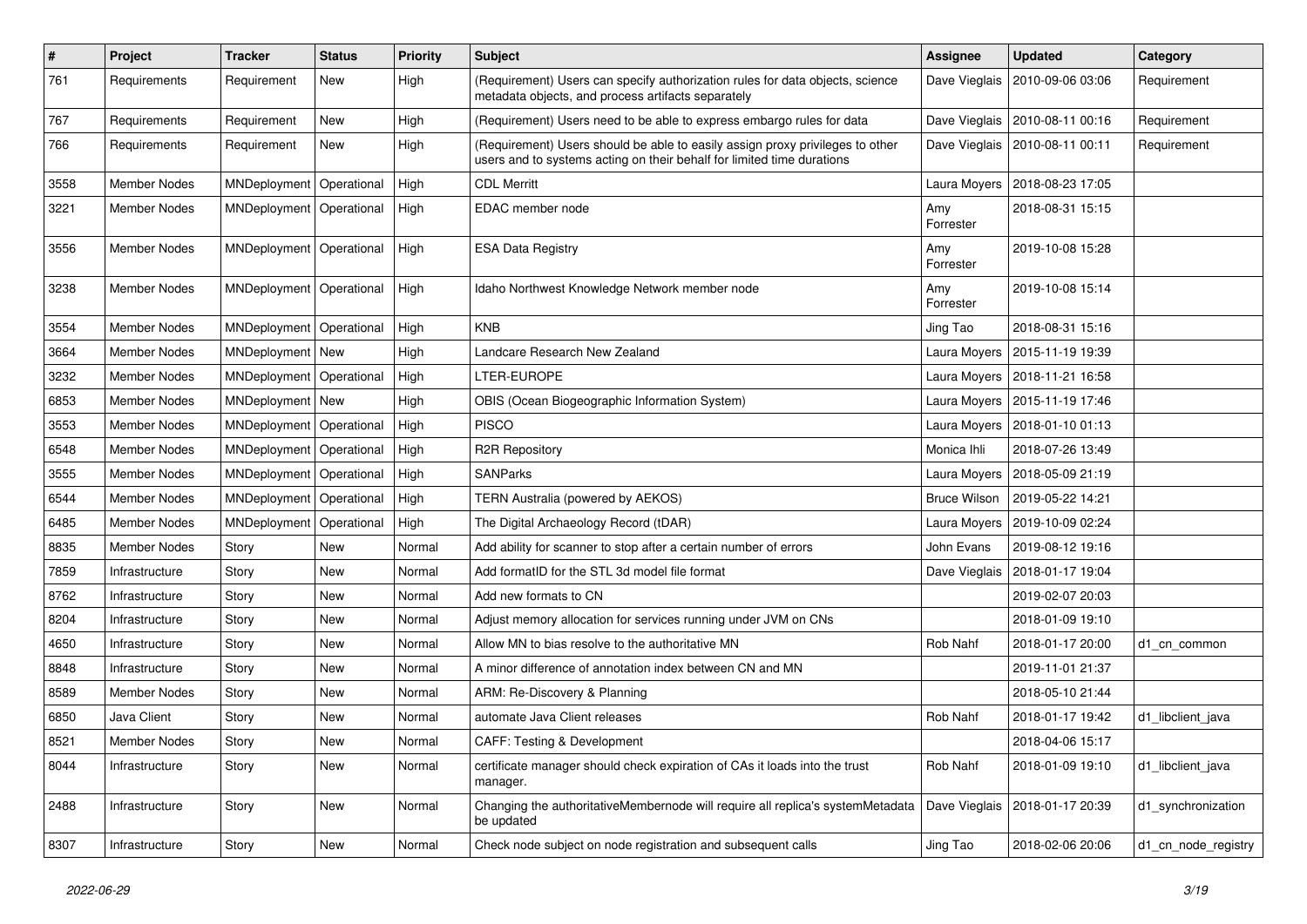| #    | <b>Project</b>      | <b>Tracker</b> | <b>Status</b> | <b>Priority</b> | <b>Subject</b>                                                                                                         | Assignee      | <b>Updated</b>                   | Category                         |
|------|---------------------|----------------|---------------|-----------------|------------------------------------------------------------------------------------------------------------------------|---------------|----------------------------------|----------------------------------|
| 8806 | Infrastructure      | Story          | New           | Normal          | Cleanup from OS upgrades                                                                                               |               | 2019-05-21 12:45                 |                                  |
| 8851 | Infrastructure      | Story          | New           | Normal          | CN sends error doc with "pid" to v2 endpoint                                                                           | Jing Tao      | 2019-11-06 22:31                 | d1_synchronization               |
| 8791 | Infrastructure      | Story          | New           | Normal          | Complete deprecation of ONEMercury interface                                                                           | Rob Nahf      | 2019-05-01 14:00                 | d1 mercury                       |
| 8832 | <b>Member Nodes</b> | Story          | New           | Normal          | Conflict between pyshacl and owlr on ubuntu                                                                            | John Evans    | 2019-08-05 19:32                 |                                  |
| 8038 | Infrastructure      | Story          | In Progress   | Normal          | connect logging output to a log analysis tool                                                                          | Dave Vieglais | 2018-01-17 18:52                 | d1_synchronization               |
| 7358 | Infrastructure      | Story          | In Progress   | Normal          | ContactSubject on NodeList must be valid D1 Idap entry                                                                 |               | Dave Vieglais   2016-12-21 09:05 | Authentication,<br>Authorization |
| 3591 | Infrastructure      | Story          | In Progress   | Normal          | Content consistency checks for new member nodes                                                                        | Rob Nahf      | 2018-01-17 20:23                 | MNWebChecker                     |
| 6513 | Infrastructure      | Story          | New           | Normal          | Create a Local Cache of all Membernode log records on the single master CN                                             |               | Dave Vieglais   2018-01-17 19:49 | d1_log_aggregation               |
| 725  | Infrastructure      | Story          | In Progress   | Normal          | Create Authentication and Access control design specifications                                                         |               | Dave Vieglais   2018-01-17 20:52 | Documentation                    |
| 7166 | OGC-Slender<br>Node | Story          | New           | Normal          | Create ORE document for an NODC data package                                                                           |               | Dave Vieglais   2015-06-08 18:50 |                                  |
| 8225 | <b>Member Nodes</b> | Story          | In Progress   | Normal          | Customize Indexing & View for gmd-pangaea                                                                              | Rob Nahf      | 2018-05-17 14:30                 |                                  |
| 8568 | Member Nodes        | Story          | New           | Normal          | (CyVerse) Move to production                                                                                           |               | 2018-04-23 21:18                 |                                  |
| 8564 | <b>Member Nodes</b> | Story          | <b>New</b>    | Normal          | (CyVerse) Testing & Development                                                                                        | Rob Nahf      | 2018-07-02 19:56                 |                                  |
| 8857 | Infrastructure      | Story          | New           | Normal          | D1Client.getCN() always get the production cn on the CN Tomcat context                                                 | Jing Tao      | 2019-12-13 00:34                 | dataone-cn-rest-servi<br>ce      |
| 7713 | Infrastructure      | Story          | <b>New</b>    | Normal          | d1DebConfig.xml should be versioned in dataone-cn-os-core                                                              | Rob Nahf      | 2018-01-17 19:24                 | d1_cn_buildout                   |
| 8022 | Infrastructure      | Story          | New           | Normal          | d1_log_aggregation has different version of Hazelcast than the rest of CN stack<br>Hazelcast version very out of date. | Rob Nahf      | 2018-01-09 19:10                 | d1 log aggregation               |
| 8634 | <b>Member Nodes</b> | Story          | <b>New</b>    | Normal          | DAAC: Testing & Development                                                                                            |               | Dave Vieglais   2018-07-02 14:55 |                                  |
| 7650 | Infrastructure      | Story          | New           | Normal          | DAO for SystemMetadata changes the SystemMetadata.replicationPolicy                                                    | Rob Nahf      | 2018-01-17 19:31                 | d1_cn_common                     |
| 4188 | Infrastructure      | Story          | In Progress   | Normal          | dataone Exception definition and implementation requires clarification                                                 |               | Dave Vieglais   2018-01-17 20:05 | d1 schemas                       |
| 8736 | Infrastructure      | Story          | New           | Normal          | Decouple the index generator to the hazelcast system metadata map                                                      |               | 2019-01-22 19:27                 | d1 indexer                       |
| 8862 | Infrastructure      | Story          | New           | Normal          | Deploy a new dataone-cn-rest release                                                                                   | Jing Tao      | 2020-04-23 16:24                 |                                  |
| 5141 | Infrastructure      | Story          | In Progress   | Normal          | Describe the mn.updateSystemMetadata behavior in use case document                                                     | Dave Vieglais | 2018-01-17 19:58                 | Documentation                    |
| 2944 | Infrastructure      | Story          | New           | Normal          | Design and implement a MN kill switch mechanism                                                                        |               | Dave Vieglais   2018-01-17 20:30 | <b>Support Operations</b>        |
| 7146 | OGC-Slender<br>Node | Story          | In Progress   | Normal          | Determine formatId for content retrievable from NODC services                                                          |               | Dave Vieglais   2015-06-05 13:37 |                                  |
| 7668 | Infrastructure      | Story          | New           | Normal          | Determine how indexing of data packages should work                                                                    | Jing Tao      | 2018-01-17 19:28                 | d1_indexer                       |
| 8084 | Infrastructure      | Story          | New           | Normal          | determine the backup strategy for rabbitMQ                                                                             | Rob Nahf      | 2018-01-17 18:46                 | d1 indexer                       |
| 1644 | DataONE API         | Story          | New           | Normal          | Develop an object format creation policy                                                                               |               | 2018-01-17 20:46                 |                                  |
| 8081 | Infrastructure      | Story          | In Progress   | Normal          | develop federated broker configuration for indexing                                                                    | Rob Nahf      | 2018-01-17 18:46                 | d1 indexer                       |
| 7559 | Infrastructure      | Story          | New           | Normal          | Develop plan for securing application passwords in the CN stack                                                        | Dave Vieglais | 2018-01-17 19:34                 | Architecture Design              |
| 8061 | Infrastructure      | Story          | New           | Normal          | develop queue-based processing system for the CN                                                                       | Rob Nahf      | 2018-01-17 19:00                 | Architecture Design              |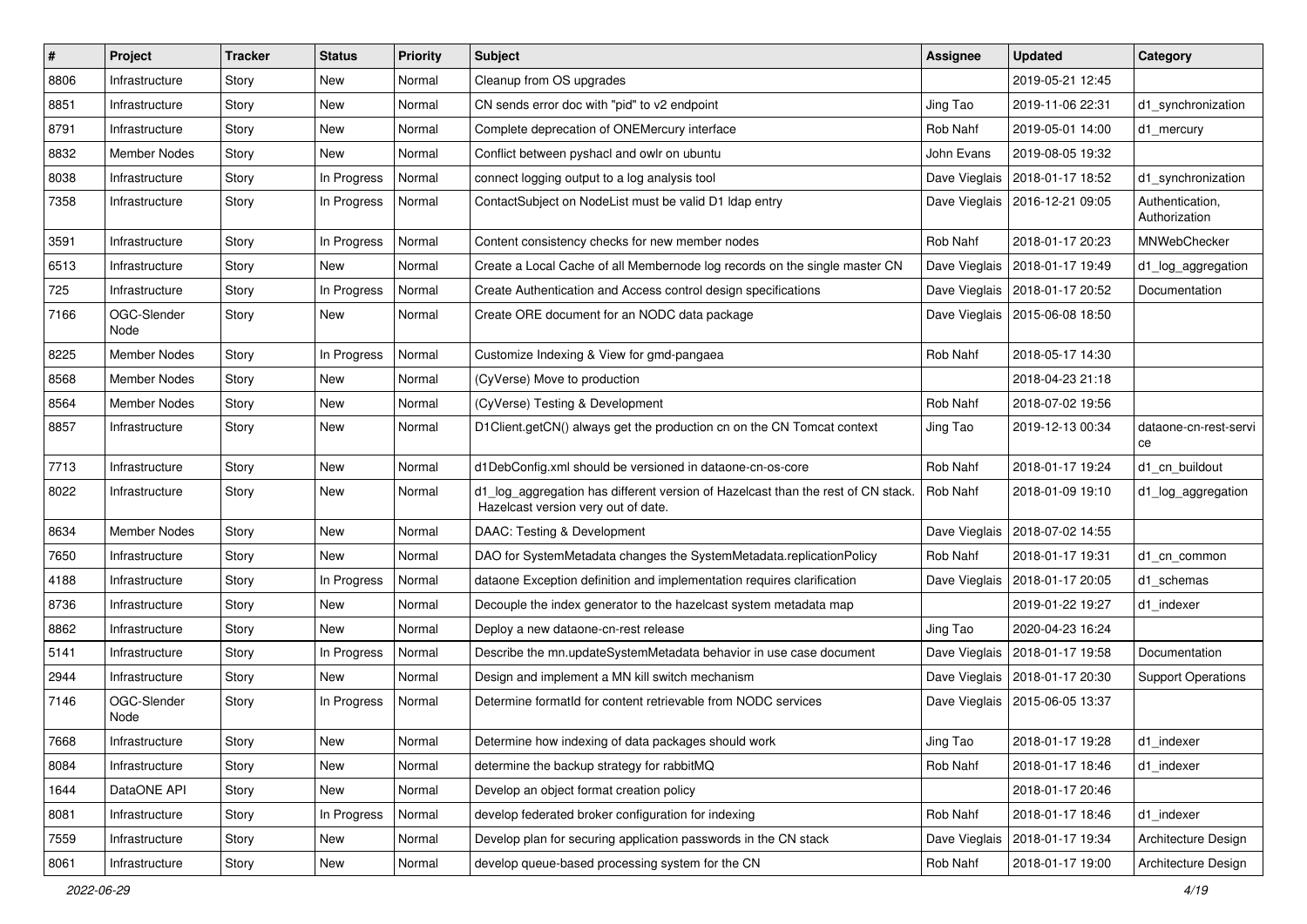| $\#$ | Project                         | <b>Tracker</b> | <b>Status</b> | <b>Priority</b> | <b>Subject</b>                                                                                                           | Assignee         | <b>Updated</b>   | Category                         |
|------|---------------------------------|----------------|---------------|-----------------|--------------------------------------------------------------------------------------------------------------------------|------------------|------------------|----------------------------------|
| 8381 | <b>Testing MN</b><br>Management | Story          | <b>New</b>    | Normal          | Discovery                                                                                                                |                  | 2018-02-27 17:32 |                                  |
| 8340 | <b>Testing MN</b><br>Management | Story          | New           | Normal          | Discovery                                                                                                                |                  | 2018-02-08 15:28 |                                  |
| 8358 | <b>Member Nodes</b>             | Story          | In Progress   | Normal          | Discovery & Planning (CAFF)                                                                                              | Amy<br>Forrester | 2018-04-06 14:56 |                                  |
| 8109 | Infrastructure                  | Story          | New           | Normal          | Does authentication token need to include group information?                                                             | Dave Vieglais    | 2018-01-17 18:45 | Authentication,<br>Authorization |
| 8367 | Infrastructure                  | Story          | <b>New</b>    | Normal          | Duplicate jenkins jobs from UNM to UCSB                                                                                  | Dave Vieglais    | 2019-01-22 19:25 | <b>Support Operations</b>        |
| 8849 | Infrastructure                  | Story          | <b>New</b>    | Normal          | During sync, the CN does not detect error returned from getChecksum()                                                    | Jing Tao         | 2019-11-06 22:07 |                                  |
| 8074 | Python GMN                      | Story          | New           | Normal          | Eliminate unnecessary setuid/setgid programs                                                                             | Roger Dahl       | 2018-01-17 18:48 |                                  |
| 4278 | Infrastructure                  | Story          | New           | Normal          | EML indexing - handle multiple temporalCoverage and spatialCoverage<br>elements                                          | Jing Tao         | 2018-01-17 20:04 | d1 indexer                       |
| 8167 | Infrastructure                  | Story          | <b>New</b>    | Normal          | Enable postgres replication between Coordinating Nodes                                                                   | Monica Ihli      | 2018-01-09 19:10 | dataone-cn-os-core               |
| 8155 | Infrastructure                  | Story          | In Progress   | Normal          | Ensure GMN fully supports the Package API                                                                                | Roger Dahl       | 2018-01-17 18:43 | d1 mn GMN                        |
| 8364 | <b>CN REST</b>                  | Story          | In Progress   | Normal          | Ensure portal uses correct X509 certificates                                                                             |                  | 2019-05-21 12:57 | d1_portal_servlet                |
| 8756 | <b>CN REST</b>                  | Story          | New           | Normal          | Ensure replica auditor is effective                                                                                      | Chris Jones      | 2019-01-15 21:00 | d1 replication audito            |
| 8869 | Infrastructure                  | Story          | <b>New</b>    | Normal          | Equivalent identities show owning different amount of packages.                                                          | Jing Tao         | 2020-09-24 22:34 | d1_indexer                       |
| 4091 | Infrastructure                  | Story          | New           | Normal          | <b>ESRI GeoPortal MN stack</b>                                                                                           |                  | 2013-10-15 13:36 |                                  |
| 7170 | OGC-Slender<br>Node             | Story          | New           | Normal          | Evaluate the feasibility of extracting provenance information from the journal.txt<br>document                           | Dave Vieglais    | 2015-06-08 21:28 |                                  |
| 8227 | Infrastructure                  | Story          | In Progress   | Normal          | ExceptionHandler regurgitates long html pages into the wrapping ServiceFailure<br>message, which goes into CN log files. | Rob Nahf         | 2018-01-09 19:10 | d1 common java                   |
| 8757 | <b>CN REST</b>                  | Story          | New           | Normal          | Fix getChecksum() in MNAuditTask to use dynamic checksum algorithms                                                      | Chris Jones      | 2019-01-14 19:48 | d1_replication_audito            |
| 8749 | CN REST                         | Story          | New           | Normal          | Fix log aggregation events from the CN without associated CN IPs                                                         | Dave Vieglais    | 2019-05-01 22:25 |                                  |
| 8779 | Infrastructure                  | Story          | <b>New</b>    | Normal          | ForesiteResourceMap performance issue                                                                                    | Rob Nahf         | 2019-03-25 18:48 | d1_indexer                       |
| 5833 | <b>Member Nodes</b>             | Story          | In Progress   | Normal          | GBIF: Developing                                                                                                         |                  | 2019-02-19 18:24 |                                  |
| 5867 | <b>Member Nodes</b>             | Story          | New           | Normal          | GBIF: Registration in Production environment                                                                             |                  | 2019-01-24 17:08 |                                  |
| 5838 | <b>Member Nodes</b>             | Story          | New           | Normal          | <b>GBIF: Testing</b>                                                                                                     |                  | 2019-01-28 14:39 |                                  |
| 5895 | <b>Member Nodes</b>             | Story          | <b>New</b>    | Normal          | GBIF: Transition to production                                                                                           |                  | 2018-01-22 18:41 |                                  |
| 7151 | OGC-Slender<br>Node             | Story          | In Progress   | Normal          | Generate system metadata for content                                                                                     | Dave Vieglais    | 2015-06-08 18:58 |                                  |
| 8032 | Python GMN                      | Story          | In Progress   | Normal          | GMN v2                                                                                                                   | Roger Dahl       | 2018-01-17 18:55 |                                  |
| 8734 | Infrastructure                  | Story          | New           | Normal          | Hazelcast shutdown tied to out of memory exception!                                                                      | Rob Nahf         | 2018-10-18 16:55 | Metacat                          |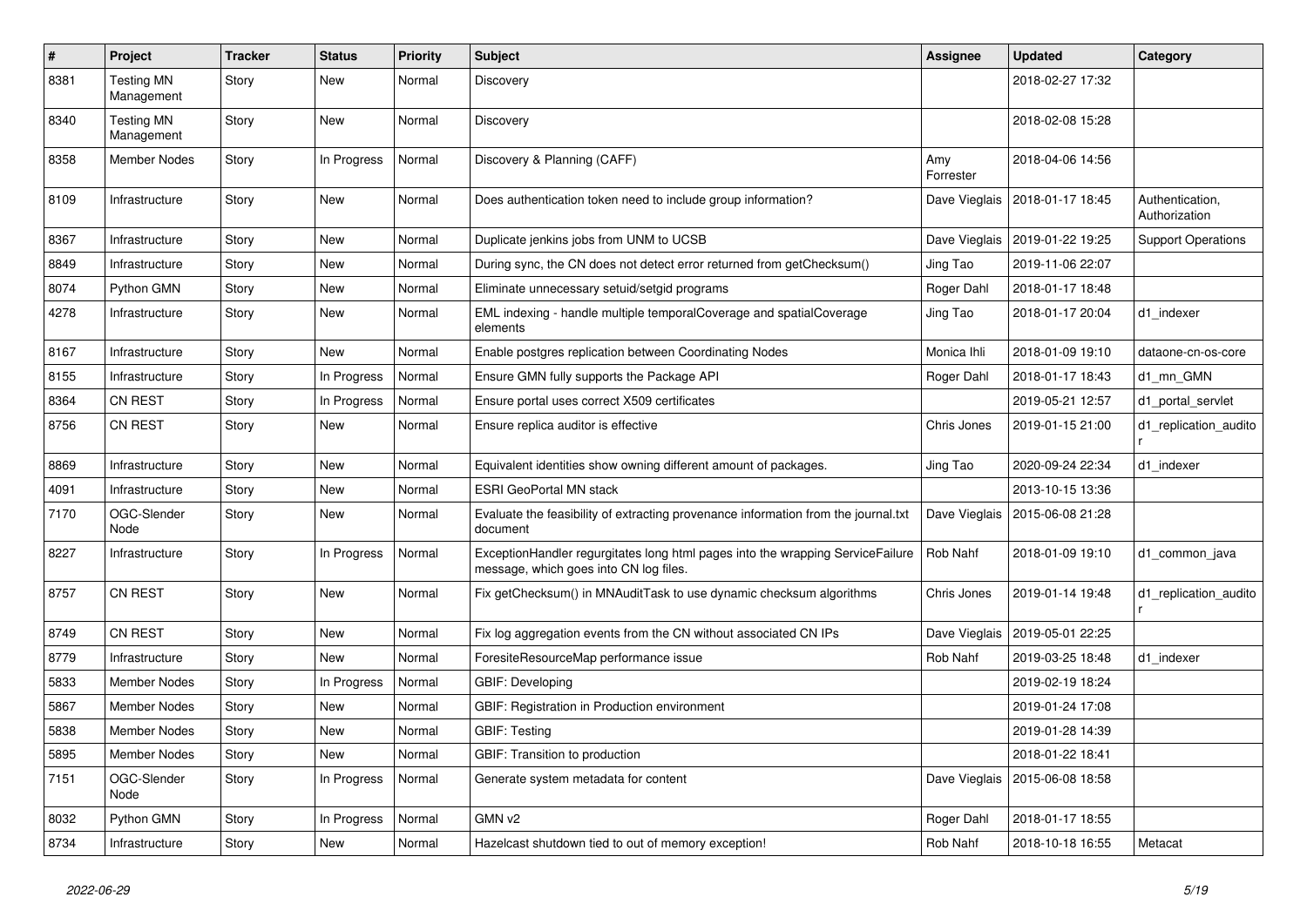| $\sharp$ | Project                         | <b>Tracker</b> | <b>Status</b> | <b>Priority</b> | Subject                                                                                                                             | Assignee      | <b>Updated</b>                   | Category                   |
|----------|---------------------------------|----------------|---------------|-----------------|-------------------------------------------------------------------------------------------------------------------------------------|---------------|----------------------------------|----------------------------|
| 7716     | Infrastructure                  | Story          | In Progress   | Normal          | How to facilitate resubmission of sync Failures?                                                                                    | Dave Vieglais | 2018-01-17 19:22                 | d1_synchronization         |
| 8738     | Infrastructure                  | Story          | In Progress   | Normal          | HZEventFilter performance decline with increased task queue                                                                         | Rob Nahf      | 2018-10-30 04:10                 | d1 indexer                 |
| 8819     | <b>Member Nodes</b>             | Story          | New           | Normal          | <b>IEDA</b> documents not in DataONE                                                                                                |               | 2019-06-13 19:20                 |                            |
| 7149     | OGC-Slender<br>Node             | Story          | Testing       | Normal          | Implement mechanism to retrieve a list of objects available from repository                                                         | Dave Vieglais | 2015-06-05 13:37                 |                            |
| 8082     | Infrastructure                  | Story          | New           | Normal          | implement SolrCloudClient to replace HttpService to allow concurrent updates of   Rob Nahf<br>the solr index from differen machines |               | 2018-01-09 19:10                 | d1 indexer                 |
| 8831     | <b>Member Nodes</b>             | Story          | New           | Normal          | Import error with schema org.data                                                                                                   | John Evans    | 2019-08-05 18:57                 |                            |
| 4463     | Infrastructure                  | Story          | In Progress   | Normal          | Incorporate Node Replication Policy into replication processing                                                                     | Rob Nahf      | 2018-01-17 20:03                 | d1_replication             |
| 8537     | Infrastructure                  | Story          | New           | Normal          | indexer doesn't populate SID-defined relationships unless new resourceMap is<br>submitted                                           | Rob Nahf      | 2018-04-09 22:51                 | d1 indexer                 |
| 8363     | Infrastructure                  | Story          | New           | Normal          | indexer shutdown generates index tasks                                                                                              | Rob Nahf      | 2018-09-24 15:25                 | d1 indexer                 |
| 8702     | Infrastructure                  | Story          | New           | Normal          | <b>Indexing Refactor Strategy</b>                                                                                                   | Rob Nahf      | 2018-09-24 18:05                 | d1_indexer                 |
| 8758     | Infrastructure                  | Story          | New           | Normal          | Index replicationStatus field                                                                                                       | Jing Tao      | 2019-01-14 18:00                 | d1 indexer                 |
| 3656     | Infrastructure                  | Story          | New           | Normal          | integration testing: what are acceptable pids for update?                                                                           | Roger Dahl    | 2018-01-17 20:22                 |                            |
| 8540     | Infrastructure                  | Story          | New           | Normal          | interesting 15 minute Hazelcast timeout in IndexProcessor                                                                           | Rob Nahf      | 2018-04-12 04:32                 | d1 indexer                 |
| 8172     | Infrastructure                  | Story          | In Progress   | Normal          | investigate atomic updates for some solr updates                                                                                    | Rob Nahf      | 2018-01-17 18:39                 | d1 indexer                 |
| 8770     | <b>CN REST</b>                  | Story          | New           | Normal          | Issue with CN handling of encoded identifiers in object/ meta/ node/, others?                                                       | Jing Tao      | 2019-03-05 19:37                 | d1 cn rest                 |
| 8771     | <b>CN REST</b>                  | Story          | New           | Normal          | Issue with LDAP when updating `nodeReplicationPolicy`                                                                               | Dave Vieglais | 2019-03-05 19:43                 | d1_cn_rest                 |
| 8213     | Member Nodes                    | Story          | New           | Normal          | KUBI node is not responding as a MN                                                                                                 |               | Dave Vieglais   2017-11-06 22:18 |                            |
| 8602     | Infrastructure                  | Story          | New           | Normal          | Log aggregation and augmentation process mid 2018 updates                                                                           | Dave Vieglais | 2018-06-07 20:49                 | d1_log_aggregation         |
| 8853     | Infrastructure                  | Story          | New           | Normal          | Make cn.resolve smarter                                                                                                             |               | 2019-11-15 16:50                 |                            |
| 8073     | Python GMN                      | Story          | New           | Normal          | Make sure unecessary services are disabled                                                                                          | Roger Dahl    | 2018-01-17 18:48                 |                            |
| 8470     | Infrastructure                  | Story          | New           | Normal          | Make the spring context of the d1_index_processor daemon more configurable                                                          | Jing Tao      | 2018-03-22 16:53                 | d1 indexer                 |
| 7605     | Infrastructure                  | Story          | New           | Normal          | MemberNodes not authorizing CN to harvest log records                                                                               | Dave Vieglais | 2018-01-17 19:33                 | Environment.Producti<br>on |
| 6395     | Infrastructure                  | Story          | In Progress   | Normal          | Menber Node testers are stuck when the MNWebTester hangs / crashes                                                                  | Rob Nahf      | 2018-01-17 19:51                 | MNWebChecker               |
| 8515     | <b>Testing MN</b><br>Management | Story          | New           | Normal          | meow: Move to Production                                                                                                            |               | 2018-03-22 20:45                 |                            |
| 8837     | Infrastructure                  | Story          | New           | Normal          | Merge the changes from metacat's feature-project-indexing branch to<br>d1_cn_index_processor                                        | Jing Tao      | 2019-08-16 17:18                 | d1_indexer                 |
| 8097     | Infrastructure                  | Story          | New           | Normal          | Metacat (storage) and d1-synchronize both have the code to compute the<br>checksum                                                  | Jing Tao      | 2018-01-09 19:10                 | d1_synchronization         |
| 7920     | Infrastructure                  | Story          | In Progress   | Normal          | migrate apache2 authorization rules from 2.2 conforming to 2.4                                                                      | Dave Vieglais | 2018-01-17 18:59                 | d1_cn_buildout             |
| 7832     | Infrastructure                  | Story          | In Progress   | Normal          | migrate from JibX to JAXB for XML binding / codegen                                                                                 | Rob Nahf      | 2018-01-17 19:06                 | d1 common java             |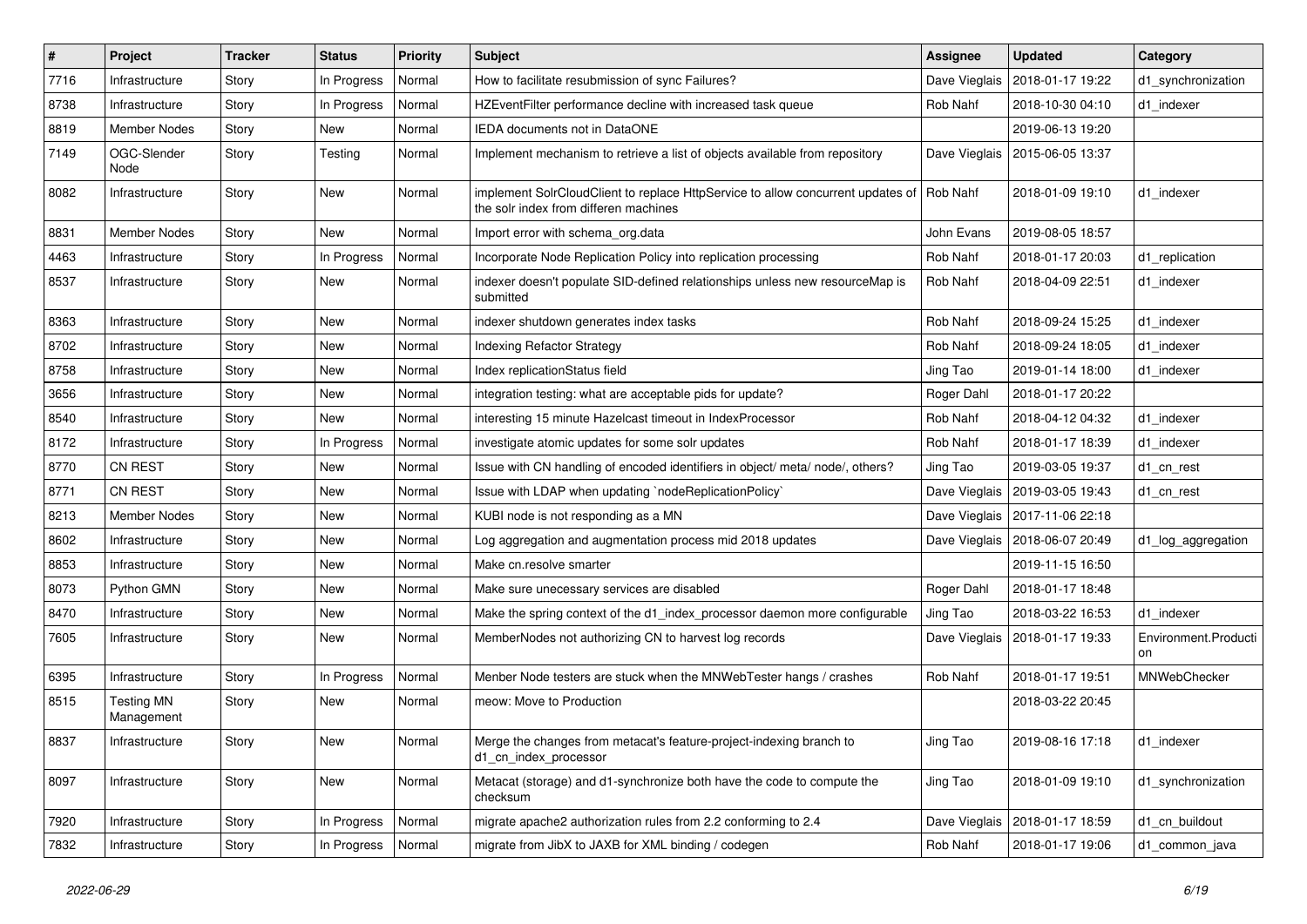| ∦    | <b>Project</b>                  | <b>Tracker</b> | <b>Status</b> | <b>Priority</b> | <b>Subject</b>                                                                                           | Assignee         | <b>Updated</b>                   | Category                         |
|------|---------------------------------|----------------|---------------|-----------------|----------------------------------------------------------------------------------------------------------|------------------|----------------------------------|----------------------------------|
| 8366 | Infrastructure                  | Story          | <b>New</b>    | Normal          | Migrate jenkins continuous integration from UNM to UCSB                                                  | Dave Vieglais    | 2019-01-22 19:26                 | <b>Support Operations</b>        |
| 6796 | <b>Python Libraries</b>         | Story          | <b>New</b>    | Normal          | Migrate to Python v3                                                                                     | Roger Dahl       | 2018-01-17 19:43                 |                                  |
| 8352 | <b>Testing MN</b><br>Management | Story          | New           | Normal          | Move to Production                                                                                       |                  | 2018-02-08 15:28                 |                                  |
| 8727 | Member Nodes                    | Story          | In Progress   | Normal          | <b>NCAR Discovery &amp; Assessment</b>                                                                   |                  | 2019-01-22 18:34                 |                                  |
| 7810 | Infrastructure                  | Story          | New           | Normal          | Need to avoid buffer overflow condition during HTTP client TLS renegotiation                             | Rob Nahf         | 2018-01-17 19:09                 |                                  |
| 8535 | Member Nodes                    | Story          | In Progress   | Normal          | Neotoma: Story: Discovery & Planning                                                                     | Amy<br>Forrester | 2018-04-09 21:14                 |                                  |
| 6759 | DataONE API                     | Story          | New           | Normal          | ObjectFormat Management                                                                                  |                  | Dave Vieglais   2015-01-19 23:17 |                                  |
| 7407 | Infrastructure                  | Story          | In Progress   | Normal          | object formats in the d1_common_java bootstrap list are inconsistent with<br>production                  | Dave Vieglais    | 2016-03-15 16:49                 | d1 indexer                       |
| 7640 | Infrastructure                  | Story          | New           | Normal          | ONEShare failing with ServiceFailure                                                                     |                  | Laura Moyers   2016-02-12 16:39  | Environment.Producti<br>on       |
| 6069 | Infrastructure                  | Story          | New           | Normal          | open ask.dataone.org sign-in to community                                                                | Dave Vieglais    | 2014-10-01 20:39                 | Documentation                    |
| 4052 | Infrastructure                  | Story          | In Progress   | Normal          | OPeNDAP MN Story                                                                                         |                  | 2013-10-06 20:07                 | mn.OPeNDAP                       |
| 7611 | Infrastructure                  | Story          | New           | Normal          | ORNLDAAC fails during log aggregation                                                                    |                  | Laura Moyers   2016-01-26 16:39  | Environment.Producti<br>on       |
| 8574 | Search UI                       | Story          | New           | Normal          | PANGAEA Temporary Fix: SID only in Data Citation                                                         |                  | Bryce Mecum   2018-05-01 01:45   |                                  |
| 8343 | <b>Testing MN</b><br>Management | Story          | New           | Normal          | Planning                                                                                                 |                  | 2018-02-08 15:28                 |                                  |
| 8833 | Member Nodes                    | Story          | <b>New</b>    | Normal          | Problems utilizing pyshacl within SlenderNodes                                                           | John Evans       | 2019-08-09 18:20                 |                                  |
| 7224 | Infrastructure                  | Story          | New           | Normal          | push synchronization request status indicator: synchronizeStatus method option                           |                  | 2018-01-17 19:38                 | Architecture Design              |
| 8856 | Infrastructure                  | Story          | New           | Normal          | Put the system metadata part ahead of the object part when d1_client_python<br>constructs the multipart  |                  | 2019-11-22 18:31                 | d1_python                        |
| 8855 | Infrastructure                  | Story          | New           | Normal          | Put the system metadata part ahead of the object part when d1_client_r<br>constructs the multipart       | Matthew<br>Jones | 2019-11-22 18:29                 | d1 client r                      |
| 8854 | Infrastructure                  | Story          | New           | Normal          | Put the system metadata part ahead of the object part when d1_libclient_java<br>constructs the multipart | Jing Tao         | 2019-11-22 18:25                 | d1_libclient_java                |
| 2548 | Infrastructure                  | Story          | New           | Normal          | recasting untrusted certs to public poses accessibility inconsistency to users                           |                  | 2018-01-17 20:36                 | Authentication,<br>Authorization |
| 6071 | Infrastructure                  | Story          | In Progress   | Normal          | Release Notes and documentation                                                                          |                  | Dave Vieglais   2018-01-17 19:53 | Documentation                    |
| 6056 | Infrastructure                  | Story          | New           | Normal          | remove log aggregation processing from d1-processing Linux service                                       |                  | Dave Vieglais   2018-01-17 19:55 | d1_log_aggregation               |
| 8582 | CN REST                         | Story          | New           | Normal          | Replica Auditing service is throwing errors                                                              | Jing Tao         | 2019-01-14 16:40                 | d1_replication_audito            |
| 8639 | Infrastructure                  | Story          | New           | Normal          | Replication performance is too slow to service demand                                                    | Chris Jones      | 2018-07-04 11:18                 | d1_replication                   |
| 8162 | Infrastructure                  | Story          | New           | Normal          | Replication tasks can contain stale potential target nodes                                               | Rob Nahf         | 2018-03-02 21:47                 | d1_replication                   |
| 3720 | Infrastructure                  | Story          | New           | Normal          | resource maps should be validated                                                                        |                  | Dave Vieglais   2018-01-17 20:17 | Documentation                    |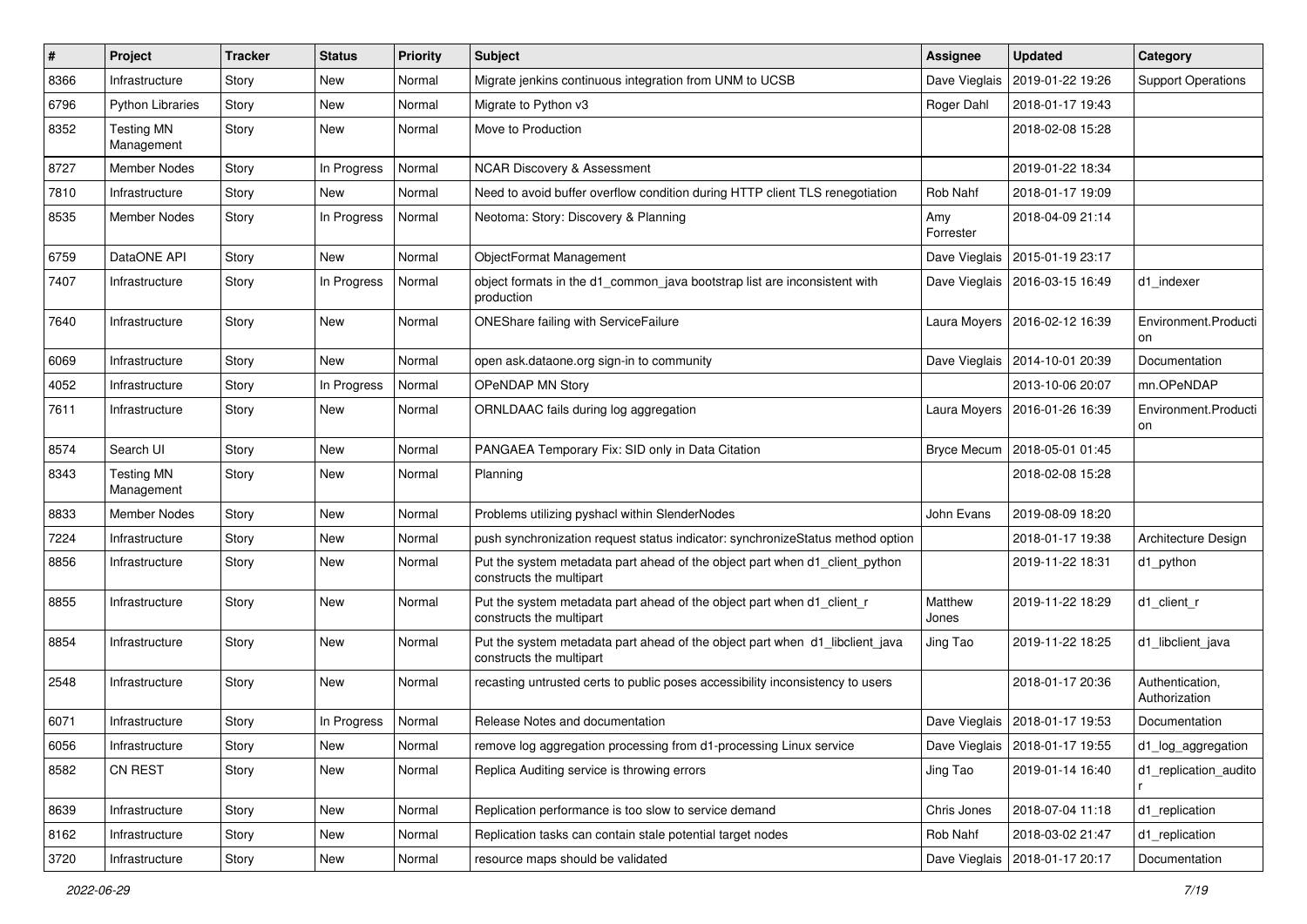| $\pmb{\#}$ | Project                         | <b>Tracker</b> | <b>Status</b> | <b>Priority</b> | <b>Subject</b>                                                                                                             | <b>Assignee</b>     | <b>Updated</b>                   | Category                         |
|------------|---------------------------------|----------------|---------------|-----------------|----------------------------------------------------------------------------------------------------------------------------|---------------------|----------------------------------|----------------------------------|
| 7940       | Infrastructure                  | Story          | New           | Normal          | Retrieval of system metadata is too slow                                                                                   | <b>Robert Waltz</b> | 2018-01-09 19:10                 | d1 cn service                    |
| 8208       | Infrastructure                  | Story          | New           | Normal          | Review and adjust memory allocated to d1-index-task-generator and<br>d1-index-task-processor                               |                     | 2018-01-09 19:10                 |                                  |
| 8207       | Infrastructure                  | Story          | New           | Normal          | review and adjust memory allocated to d1-processing                                                                        |                     | 2018-01-09 19:10                 |                                  |
| 6377       | Infrastructure                  | Story          | In Progress   | Normal          | Review CNode initialization in ReplicationManager - it doesn't use local CN<br>reference                                   | Rob Nahf            | 2018-01-17 19:52                 | d1 replication                   |
| 7712       | Infrastructure                  | Story          | New           | Normal          | Sanparks fails during LogAggregation                                                                                       | Laura Moyers        | 2016-04-06 16:43                 | Environment.Producti<br>on       |
| 8841       | Infrastructure                  | Story          | New           | Normal          | Solr Index processor don't parse the attributes on the otherEntity on an EML<br>object                                     | Jing Tao            | 2019-09-10 22:41                 | d1 indexer                       |
| 8842       | Infrastructure                  | Story          | New           | Normal          | Some exceptions in Metacat                                                                                                 |                     | 2019-09-19 17:53                 |                                  |
| 8737       | Infrastructure                  | Story          | New           | Normal          | Submitters and rights-holders with group permissions can't be granted<br>authorization when the sync process validates sid | Jing Tao            | 2018-11-28 17:12                 | d1_synchronization               |
| 8504       | Infrastructure                  | Story          | New           | Normal          | Support creation of data citation record from solr record                                                                  | Monica Ihli         | 2018-07-17 23:06                 | d1_indexer                       |
| 6883       | Infrastructure                  | Story          | New           | Normal          | support for ESRI Shapefile object format                                                                                   |                     | 2018-01-17 19:40                 | Format ID                        |
| 7754       | Search UI                       | Story          | In Progress   | Normal          | Support for XSL transform of various metadata formats                                                                      | <b>Bryce Mecum</b>  | 2018-05-17 14:18                 | MetacatUI                        |
| 6543       | Infrastructure                  | Story          | New           | Normal          | Support RIF-CS metadata standard                                                                                           | Dave Vieglais       | 2018-01-17 19:46                 | Format ID                        |
| 8049       | Infrastructure                  | Story          | In Progress   | Normal          | Support synchronization of system metadata for unhosted METADATA and<br>RES MAP objects                                    |                     | 2018-01-17 18:50                 | Architecture Design              |
| 8864       | <b>CN REST</b>                  | Story          | New           | Normal          | Sychronization does not register authoritative replica entry correctly                                                     | Jing Tao            | 2020-06-19 21:59                 | d1_synchronization               |
| 7889       | Infrastructure                  | Story          | New           | Normal          | Synchronization not happening when authoritativeMN is not set correctly.                                                   | Rob Nahf            | 2018-01-17 19:01                 | d1_synchronization               |
| 8036       | Infrastructure                  | Story          | New           | Normal          | synchronization should respond to various MN down conditions to avoid<br>syncFailures                                      | Rob Nahf            | 2018-01-17 18:55                 | d1_synchronization               |
| 8347       | <b>Testing MN</b><br>Management | Story          | New           | Normal          | <b>Testing &amp; Development</b>                                                                                           |                     | 2018-02-08 15:28                 |                                  |
| 8463       | <b>Testing MN</b><br>Management | Story          | <b>New</b>    | Normal          | test: Testing & Development                                                                                                |                     | 2018-03-01 21:04                 |                                  |
| 7882       | Infrastructure                  | Story          | In Progress   | Normal          | Tune CN logfile management                                                                                                 | Dave Vieglais       | 2018-01-17 19:03                 |                                  |
| 8368       | Infrastructure                  | Story          | New           | Normal          | Update backup strategy for jenkins job configurations to subversion                                                        | Dave Vieglais       | 2019-01-22 19:25                 | <b>Support Operations</b>        |
| 7183       | Infrastructure                  | Story          | New           | Normal          | Update wild card server certificate on all test.dataone.org systems                                                        | Dave Vieglais       | 2015-06-15 15:10                 | <b>Support Operations</b>        |
| 7219       | Python GMN                      | Story          | In Progress   | Normal          | Upgrade Django version used by GMN, add better support for PUT operations                                                  |                     | Dave Vieglais   2016-03-25 01:24 |                                  |
| 8244       | Member Nodes                    | Story          | New           | Normal          | Upgrade Member Node to current version of Metacat (IOE)                                                                    | Amy<br>Forrester    | 2018-01-25 15:36                 |                                  |
| 8782       | Infrastructure                  | Story          | New           | Normal          | Upgrade OS to Ubuntu 18.04 on CNs                                                                                          | Jing Tao            | 2019-03-22 18:12                 |                                  |
| 8234       | Infrastructure                  | Story          | New           | Normal          | Use University of Kansas ORCID membership to support authentication in<br>production environment                           | Dave Vieglais       | 2018-01-09 19:10                 | Authentication,<br>Authorization |
| 8683       | Member Nodes                    | Story          | New           | Normal          | USGS SDC: redeploy as a v2 Slender Node with GMN                                                                           | John Evans          | 2019-05-15 14:03                 |                                  |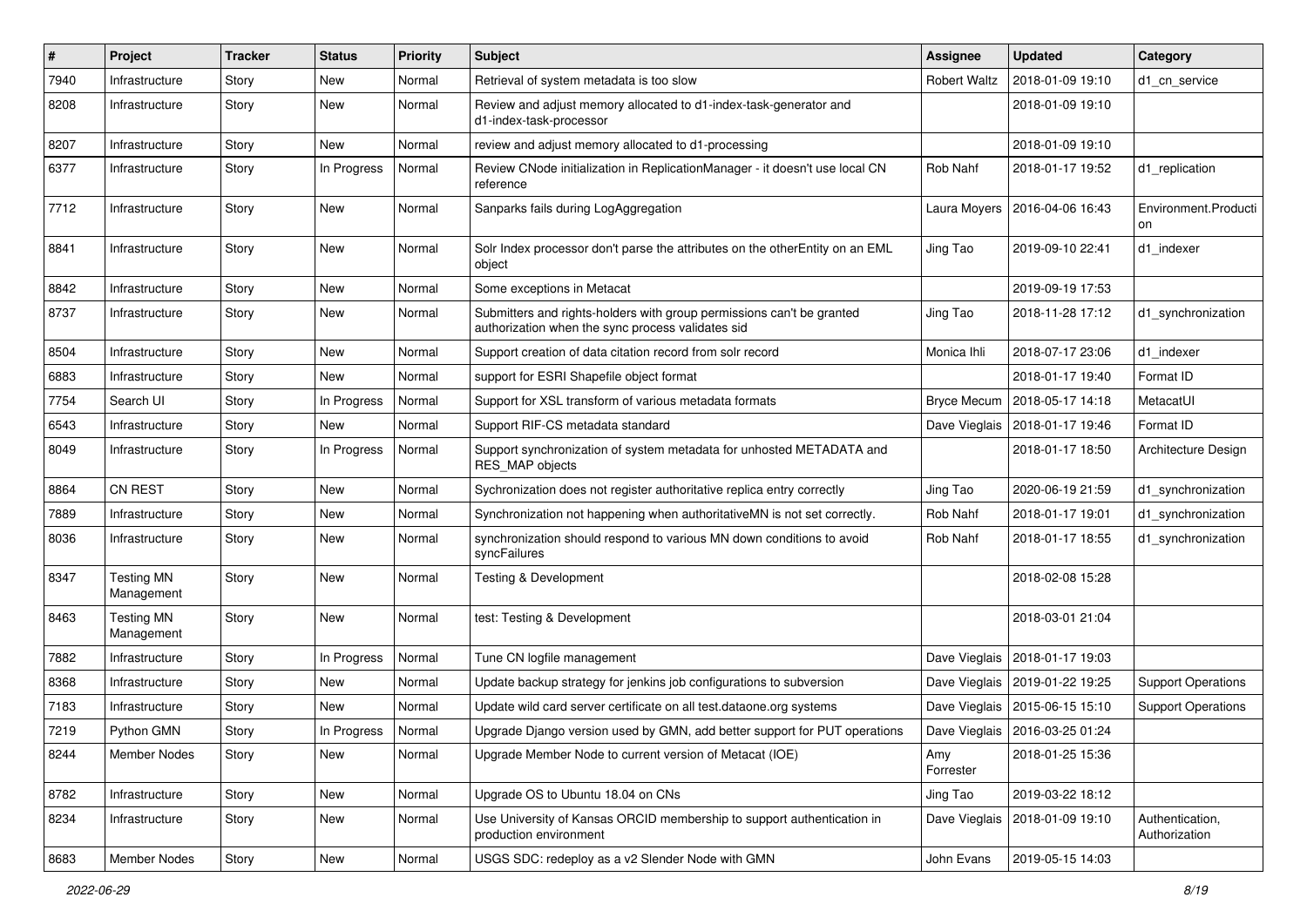| $\#$ | Project                 | <b>Tracker</b> | <b>Status</b> | <b>Priority</b> | <b>Subject</b>                                                                                                 | Assignee               | <b>Updated</b>                   | Category                   |
|------|-------------------------|----------------|---------------|-----------------|----------------------------------------------------------------------------------------------------------------|------------------------|----------------------------------|----------------------------|
| 8796 | Infrastructure          | Story          | New           | Normal          | Various issues with service access after upgrade to 18.04                                                      | Jing Tao               | 2019-05-21 12:38                 |                            |
| 3878 | Infrastructure          | Task           | New           | Normal          | 4.2.1.1 Missing and Out-of-Date Documentation                                                                  | Dave Vieglais          | 2014-09-24 18:27                 |                            |
| 3879 | Infrastructure          | Task           | New           | Normal          | 4.2.1.2 Missing Policies and Expectations                                                                      |                        | 2014-09-24 18:27                 | Environment.Producti<br>on |
| 3880 | Infrastructure          | Task           | New           | Normal          | 4.2.1.3 CILogon Extension Not Documented                                                                       |                        | 2014-09-24 18:27                 | Environment.Producti<br>on |
| 3881 | Infrastructure          | Task           | New           | Normal          | 4.2.1.4 Definition of Verified User Lacking                                                                    | Dave Vieglais          | 2014-09-24 18:27                 | Documentation              |
| 7702 | Log Reporting           | Task           | New           | Normal          | abnormal strings in ipAddress field of solr                                                                    | <b>Robert Waltz</b>    | 2016-06-22 17:18                 | d1_log_aggregation         |
| 7800 | <b>DUG</b>              | Task           | New           | Normal          | abstract reviews<br>(https://docs.google.com/document/d/1iZXCN4AWqYi5Z7wqMKb2o33QnQ_JAc<br>V0KVO4TeahHVA/edit) |                        | 2016-05-10 15:18                 |                            |
| 8236 | Infrastructure          | Task           | New           | Normal          | Acquire ORCID API key under KU membership                                                                      |                        | Dave Vieglais   2018-01-09 02:21 |                            |
| 3978 | Infrastructure          | Task           | In Progress   | Normal          | Add a CN reporting script that summarizes spatial data for the dashboard                                       | Chris Jones            | 2014-03-31 17:41                 | d1_dashboard               |
| 1646 | Infrastructure          | Task           | New           | Normal          | Add addFormat() to the CNCore API                                                                              |                        | 2016-06-22 16:51                 |                            |
| 3768 | Infrastructure          | Task           | New           | Normal          | Add canonical DataONE description paper to citing DataONE web-page                                             | Amber<br><b>Budden</b> | 2013-05-16 22:20                 | Community<br>Engagement    |
| 2344 | Infrastructure          | Task           | <b>New</b>    | Normal          | Add category for Ben's style sheets in Redmine                                                                 | Dave Vieglais          | 2012-02-15 17:45                 | <b>Support Operations</b>  |
| 7256 | <b>Python Libraries</b> | Task           | <b>New</b>    | Normal          | add cnclient.synchronize method                                                                                | Roger Dahl             | 2016-04-21 22:37                 |                            |
| 3166 | Infrastructure          | Task           | New           | Normal          | Add d1 common java and d1 libclient java and their depency jar                                                 |                        | 2012-08-31 17:15                 |                            |
| 3171 | Infrastructure          | Task           | New           | Normal          | Add d1_common_java d1_libclient_java and their dependency jar files to the<br>morpho lib                       |                        | 2012-08-31 17:27                 |                            |
| 7181 | <b>Python Libraries</b> | Task           | In Progress   | Normal          | add d1 libclient python implementation                                                                         | Dave Vieglais          | 2016-04-21 22:37                 | d1 libclient python        |
| 8587 | <b>Member Nodes</b>     | Task           | New           | Normal          | Add DataONE Logo to SanParks website                                                                           | Jing Tao               | 2018-05-09 21:19                 |                            |
| 1159 | Infrastructure          | Task           | In Progress   | Normal          | Add description of Group creation and management to design specs.                                              | Matthew<br>Jones       | 2014-10-01 20:47                 |                            |
| 3807 | Infrastructure          | Task           | <b>New</b>    | Normal          | Add documentation for Types.QueryEngineDescription                                                             |                        | Dave Vieglais   2014-10-02 17:21 | Documentation              |
| 8754 | Infrastructure          | Task           | New           | Normal          | Add EML 2.2 to CN formats list                                                                                 |                        | Bryce Mecum   2018-12-19 00:54   |                            |
| 4102 | Infrastructure          | Task           | New           | Normal          | Add expiration policy for CNCore.reserveldentifier()                                                           |                        | Dave Vieglais   2014-10-02 17:21 | Documentation              |
| 8529 | DataONE API             | Task           | New           | Normal          | Add field to Solr index that includes the obsolescence chain                                                   |                        | 2018-04-10 05:21                 |                            |
| 8804 | Infrastructure          | Task           | New           | Normal          | Add Idap backup config to cn os-core                                                                           |                        | Dave Vieglais   2019-05-21 12:32 | dataone-cn-os-core         |
| 7765 | Python GMN              | Task           | New           | Normal          | Add "logrotate" capability as part of the GMN deployment                                                       | Roger Dahl             | 2016-05-04 02:38                 |                            |
| 8528 | DataONE API             | Task           | New           | Normal          | Add MNRead.getVersions, CNRead.getVersions                                                                     |                        | 2018-04-03 19:26                 |                            |
| 7537 | Infrastructure          | Task           | New           | Normal          | add nodelist refreshes to NodeLocator classes                                                                  | Rob Nahf               | 2015-12-10 16:59                 | d1_libclient_java          |
| 3721 | Java Client             | Task           | In Progress   | Normal          | add resource map validation routine to libclient_java                                                          | Rob Nahf               | 2015-02-11 20:42                 | d1_libclient_java          |
| 3357 | Infrastructure          | Task           | New           | Normal          | Address ISet iterator bug that only iterates over a subset of the ISet                                         | Ben<br>Leinfelder      | 2012-12-12 16:54                 | Metacat                    |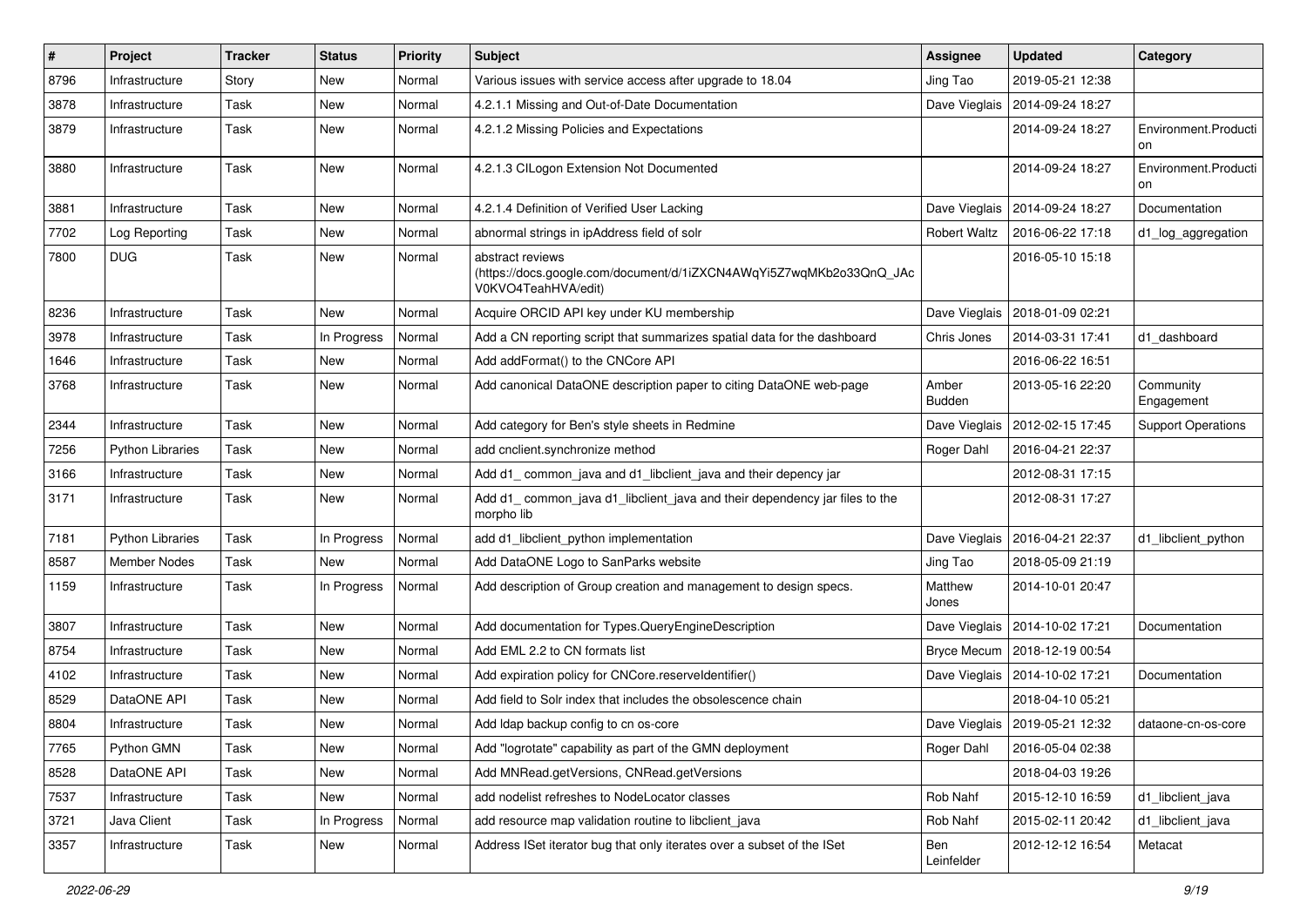| $\vert$ # | Project                 | <b>Tracker</b> | <b>Status</b> | <b>Priority</b> | <b>Subject</b>                                                                                             | <b>Assignee</b>   | <b>Updated</b>                   | Category            |
|-----------|-------------------------|----------------|---------------|-----------------|------------------------------------------------------------------------------------------------------------|-------------------|----------------------------------|---------------------|
| 2492      | Infrastructure          | Task           | <b>New</b>    | Normal          | Add status page for given {pid}                                                                            | Ben<br>Leinfelder | 2012-03-15 02:02                 | d1_monitor          |
| 8753      | Infrastructure          | Task           | <b>New</b>    | Normal          | Add support for EML 2.2 (indexing, view)                                                                   | Bryce Mecum       | 2018-12-19 00:54                 |                     |
| 7137      | Python GMN              | Task           | Testing       | Normal          | Add support for V2 urls                                                                                    | Dave Vieglais     | 2016-03-25 01:27                 |                     |
| 3466      | Infrastructure          | Task           | <b>New</b>    | Normal          | Add synthetic key to systemMetadata table                                                                  | Ben<br>Leinfelder | 2013-01-08 18:30                 |                     |
| 4059      | Infrastructure          | Task           | New           | Normal          | Add test to verify node is reporting correct nodeld in log records                                         | Rob Nahf          | 2013-10-07 19:10                 |                     |
| 8362      | Infrastructure          | Task           | <b>New</b>    | Normal          | Add the indication that the cn account list is sliced                                                      |                   | 2018-02-12 17:48                 |                     |
| 7427      | <b>Python Libraries</b> | Task           | <b>New</b>    | Normal          | adjust API signatures in python libraries                                                                  | Dave Vieglais     | 2016-03-25 01:11                 | d1 libclient python |
| 8205      | Infrastructure          | Task           | <b>New</b>    | Normal          | Adjust memory allocation to Tomcat7 on CNs                                                                 |                   | 2017-10-24 15:33                 |                     |
| 8747      | Infrastructure          | Task           | New           | Normal          | Adjust package configuration to persist changes between updates                                            | Dave Vieglais     | 2018-11-16 17:32                 |                     |
| 8809      | <b>CN REST</b>          | Task           | <b>New</b>    | Normal          | Adjust portal properties for certificate configuration                                                     |                   | 2019-05-21 12:57                 |                     |
| 4675      | Infrastructure          | Task           | <b>New</b>    | Normal          | Administratively delete those pids with the white spaces                                                   |                   | 2014-09-24 18:09                 |                     |
| 1527      | Infrastructure          | Task           | <b>New</b>    | Normal          | Allow AccessPolicy to be set for groups                                                                    | Matthew<br>Jones  | 2014-10-01 20:47                 |                     |
| 3076      | Infrastructure          | Task           | <b>New</b>    | Normal          | Allow user to specify Morpho storage directory                                                             |                   | 2013-03-02 05:29                 | Morpho              |
| 4666      | Java Client             | Task           | <b>New</b>    | Normal          | All types have the same serialVersionUID (10000000)                                                        |                   | 2015-02-11 20:08                 |                     |
| 7750      | <b>CN REST</b>          | Task           | <b>New</b>    | Normal          | apply business rules on the CN that Subject strings will be stripped of leading<br>and trailing whitespace |                   | 2016-04-26 17:30                 |                     |
| 4053      | Infrastructure          | Task           | In Progress   | Normal          | Architect OPeNDAP MN                                                                                       | Dave Vieglais     | 2013-10-06 20:11                 | mn.OPeNDAP          |
| 6754      | Infrastructure          | Task           | New           | Normal          | Architecture API loose ends                                                                                |                   | Dave Vieglais   2015-01-13 18:54 | Architecture Design |
| 7929      | <b>Member Nodes</b>     | Task           | In Progress   | Normal          | Archive content for SEAD                                                                                   |                   | 2016-11-09 17:11                 |                     |
| 3518      | Member Nodes            | Task           | New           | Normal          | Arctos: New MN discussion                                                                                  | Dave Vieglais     | 2013-01-25 18:27                 |                     |
| 8590      | <b>Member Nodes</b>     | Task           | New           | Normal          | <b>ARM: Requirements Analysis</b>                                                                          |                   | 2018-05-10 20:50                 |                     |
| 8235      | Infrastructure          | Task           | New           | Normal          | Arrange with KU library to make use of ORCID membership to support<br>DataONE authentication               |                   | Dave Vieglais   2018-01-09 02:01 |                     |
| 7525      | <b>DUG</b>              | Task           | <b>New</b>    | Normal          | assessment effort update                                                                                   |                   | 2015-12-07 22:25                 |                     |
| 8739      | Infrastructure          | Task           | In Progress   | Normal          | Attempting to set ulimit results in error on UCSB systems                                                  | Jing Tao          | 2018-11-08 15:10                 | d1 process daemon   |
| 2464      | Infrastructure          | Task           | New           | Normal          | Authentication - no space after comma in subjects                                                          | Dave Vieglais     | 2014-10-02 17:21                 | Documentation       |
| 2466      | Infrastructure          | Task           | New           | Normal          | Authentication - Remove references to Principal                                                            | Dave Vieglais     | 2014-10-02 17:21                 | Documentation       |
| 2465      | Infrastructure          | Task           | New           | Normal          | Authentication - Remove TODO about selecting format for principal name                                     | Dave Vieglais     | 2014-10-02 17:21                 | Documentation       |
| 8614      | <b>Member Nodes</b>     | Task           | New           | Normal          | BCO-DMO: testing the member node                                                                           | Matthew<br>Jones  | 2018-06-13 15:48                 |                     |
| 8522      | Member Nodes            | Task           | In Progress   | Normal          | <b>CAFF: MN Communications</b>                                                                             | Amy<br>Forrester  | 2018-04-11 14:48                 |                     |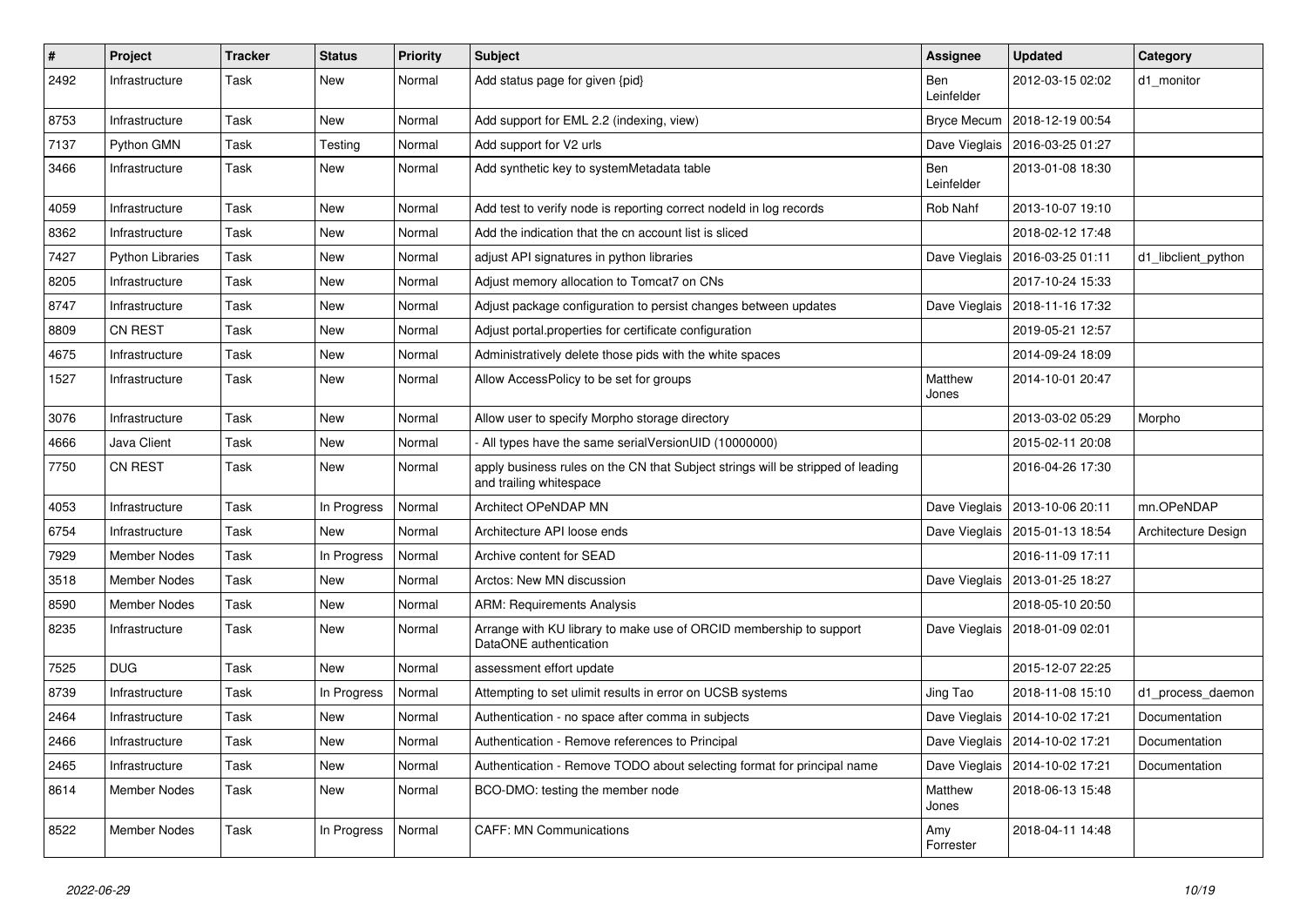| $\vert$ # | <b>Project</b>      | <b>Tracker</b> | <b>Status</b> | <b>Priority</b> | <b>Subject</b>                                                                                    | <b>Assignee</b>  | <b>Updated</b>                   | Category                   |
|-----------|---------------------|----------------|---------------|-----------------|---------------------------------------------------------------------------------------------------|------------------|----------------------------------|----------------------------|
| 8523      | <b>Member Nodes</b> | Task           | In Progress   | Normal          | CAFF: Technical Requirements & Design Planning                                                    | Amy<br>Forrester | 2018-06-14 14:21                 |                            |
| 3080      | Infrastructure      | Task           | New           | Normal          | Calling Dataone client library in morpho                                                          |                  | 2013-03-02 05:28                 |                            |
| 3895      | Infrastructure      | Task           | New           | Normal          | Can we add bugs to a task in a story?                                                             |                  | 2014-09-24 18:27                 |                            |
| 8672      | <b>Member Nodes</b> | Task           | New           | Normal          | CDL - upgrade GMN 2.4.0 to 3.0.4                                                                  | Roger Dahl       | 2018-08-23 17:13                 |                            |
| 7926      | <b>DUG</b>          | Task           | New           | Normal          | Certification and standards for data repositories (e.g. ISO 17421:2012, Data<br>Seal of Approval) |                  | 2016-11-08 22:00                 |                            |
| 5136      | Infrastructure      | Task           | New           | Normal          | Change DNS seetings on all DataONE VMs                                                            | Chris Jones      | 2014-05-08 03:16                 | Environment.Producti<br>on |
| 3063      | Infrastructure      | Task           | <b>New</b>    | Normal          | Change Mutability of Metadata documentation                                                       | Dave Vieglais    | 2014-09-24 18:27                 | Documentation              |
| 4722      | Infrastructure      | Task           | New           | Normal          | Clarify permissions for CN                                                                        | Dave Vieglais    | 2014-10-02 17:21                 |                            |
| 1481      | Infrastructure      | Task           | <b>New</b>    | Normal          | Clarify spec that groups can own objects                                                          | Matthew<br>Jones | 2014-10-01 20:47                 |                            |
| 1485      | Infrastructure      | Task           | <b>New</b>    | Normal          | Clean up authn requirements listing                                                               | Matthew<br>Jones | 2014-10-01 20:47                 |                            |
| 6168      | Infrastructure      | Task           | New           | Normal          | CNAuthorization.setRightsHolder() returns 500 ServiceFailure                                      | Chris Jones      | 2014-08-29 16:01                 | d1 cn service              |
| 2342      | Infrastructure      | Task           | <b>New</b>    | Normal          | CNCore.reserveldentifier() - Update REST description                                              | Dave Vieglais    | 2014-10-02 17:21                 | Documentation              |
| 6250      | Infrastructure      | Task           | <b>New</b>    | Normal          | CN methods return 500 ServiceFailure when called with bogus test data and<br>without certificates | Chris Jones      | 2014-08-29 18:59                 | d1_cn_service              |
| 7884      | Infrastructure      | Task           | <b>New</b>    | Normal          | CN portal log is misconfigured                                                                    | Rob Nahf         | 2016-09-09 20:18                 | d1 portal servlet          |
| 3419      | Infrastructure      | Task           | In Progress   | Normal          | CNRead.describe() does not return Content-Length header                                           | Chris Jones      | 2013-02-21 18:41                 | Metacat                    |
| 6166      | Infrastructure      | Task           | New           | Normal          | CNRead.getChecksum() returns Content-Type of text/csv while it should be an<br>xml type           | Chris Jones      | 2014-08-29 15:04                 | d1_cn_service              |
| 3314      | Infrastructure      | Task           | <b>New</b>    | Normal          | CNRead.getQueryEngineDescription() - REST URL                                                     | Dave Vieglais    | 2014-10-02 17:21                 | Documentation              |
| 3315      | Infrastructure      | Task           | <b>New</b>    | Normal          | CNRead.query() - POST in addition to GET                                                          | Dave Vieglais    | 2014-10-02 17:21                 | Documentation              |
| 2394      | Infrastructure      | Task           | <b>New</b>    | Normal          | CNRead.search() - solr / SOLR                                                                     | Dave Vieglais    | 2014-10-02 17:21                 | Documentation              |
| 2131      | Infrastructure      | Task           | New           | Normal          | CNRegister.updateNodeCapabilities() - nodeid -> nodeld                                            |                  | Dave Vieglais   2014-10-02 17:21 |                            |
| 2054      | Infrastructure      | Task           | New           | Normal          | CNReplication.setReplicationPolicy(), updateReplicationMetadata()                                 | Dave Vieglais    | 2014-10-02 17:21                 | Documentation              |
| 2053      | Infrastructure      | Task           | New           | Normal          | CNReplication.setReplicationStatus() - Add info about serialVersion                               |                  | 2014-10-02 17:21                 |                            |
| 2475      | Infrastructure      | Task           | <b>New</b>    | Normal          | CNReplication.setReplicationStatus() - How to represent null                                      | Dave Vieglais    | 2014-10-02 17:21                 | Documentation              |
| 6706      | Infrastructure      | Task           | <b>New</b>    | Normal          | CN-SANDBOX initiated synchronization with mnTestLTER before node was<br>'approved"                | Robert Waltz     | 2015-10-09 17:38                 | Environment.Sandbo         |
| 7958      | Infrastructure      | Task           | In Progress   | Normal          | CN sometimes sends invalid submitSynchronizationFailed document to MN                             | Rob Nahf         | 2017-01-04 17:23                 | d1_synchronization         |
| 8151      | Infrastructure      | Task           | <b>New</b>    | Normal          | CNs should verify that the authoritative MN listed in System Metadata is a valid<br><b>MN</b>     | Jing Tao         | 2017-07-19 21:32                 |                            |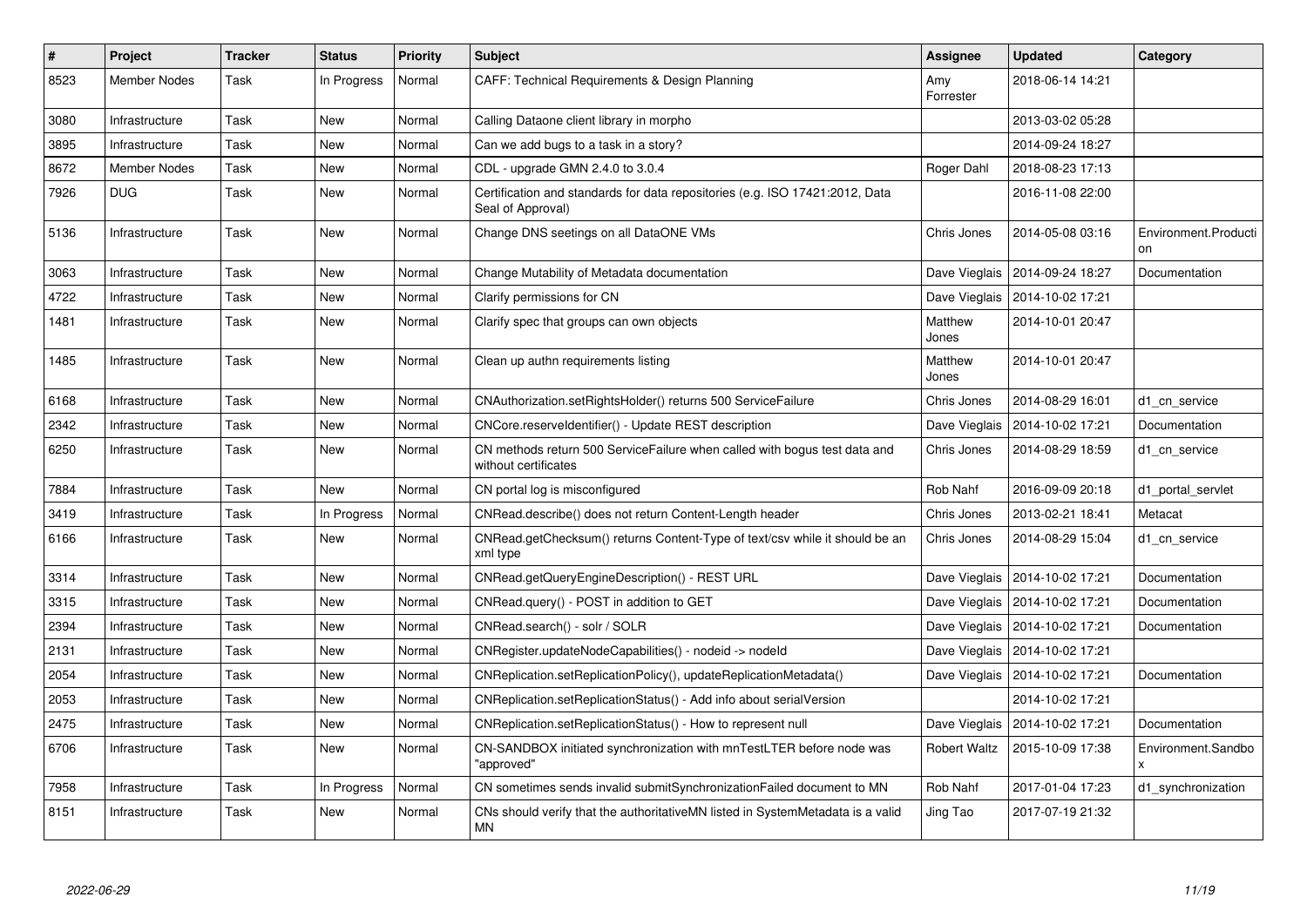| $\pmb{\#}$ | Project             | <b>Tracker</b> | <b>Status</b> | <b>Priority</b> | <b>Subject</b>                                                                   | <b>Assignee</b>   | <b>Updated</b>                   | Category                         |
|------------|---------------------|----------------|---------------|-----------------|----------------------------------------------------------------------------------|-------------------|----------------------------------|----------------------------------|
| 3612       | Infrastructure      | Task           | New           | Normal          | CN SystemMetadata has incomplete obsoletedBy information                         | Ben<br>Leinfelder | 2013-03-08 17:43                 | Environment.Producti             |
| 6378       | Infrastructure      | Task           | Testing       | Normal          | code up the new strategy                                                         | Rob Nahf          | 2016-06-22 16:53                 | d1_replication                   |
| 3411       | <b>Member Nodes</b> | Task           | <b>New</b>    | Normal          | Collate documents of relevance to MN deployment and operation                    | Dave Vieglais     | 2012-12-01 18:33                 |                                  |
| 3204       | <b>Member Nodes</b> | Task           | <b>New</b>    | Normal          | Collate MN metadata for review                                                   | Mike Frame        | 2015-12-03 19:36                 |                                  |
| 3208       | <b>Member Nodes</b> | Task           | <b>New</b>    | Normal          | Collate node application metadata for the BIOTA - FAPESP MN                      | Matthew<br>Jones  | 2015-12-03 19:36                 |                                  |
| 3210       | <b>Member Nodes</b> | Task           | New           | Normal          | Collect application metadata for the AKN member node                             | Ben<br>Leinfelder | 2013-01-08 19:23                 |                                  |
| 3212       | Member Nodes        | Task           | New           | Normal          | Collect metadata for the Taiwan TERN member node                                 | Matthew<br>Jones  | 2014-02-20 21:58                 |                                  |
| 1339       | Infrastructure      | Task           | <b>New</b>    | Normal          | "common" -> "base" or "foundation"                                               |                   | 2011-02-09 23:19                 |                                  |
| 3974       | Infrastructure      | Task           | New           | Normal          | Complete agenda for meeting                                                      | Dave Vieglais     | 2013-09-11 20:59                 |                                  |
| 1467       | Infrastructure      | Task           | In Progress   | Normal          | Complete d1 schema changes for Authz and Authn.                                  | Matthew<br>Jones  | 2014-10-01 20:47                 | Documentation                    |
| 1334       | Infrastructure      | Task           | New           | Normal          | Completely remove detailCode                                                     |                   | 2011-02-09 22:51                 |                                  |
| 1890       | Infrastructure      | Task           | New           | Normal          | Comply with Maven Central requirements for publishing artifacts                  | Matthew<br>Jones  | 2011-10-27 21:39                 |                                  |
| 1521       | Infrastructure      | Task           | <b>New</b>    | Normal          | <b>Compressed Response</b>                                                       |                   | 2011-05-04 14:35                 |                                  |
| 8777       | <b>CN REST</b>      | Task           | New           | Normal          | Configure CN to audit objects greater than 1GB                                   | Chris Jones       | 2019-03-13 20:50                 | d1 replication audito            |
| 1225       | Infrastructure      | Task           | <b>New</b>    | Normal          | Configure Hudson Metacat build                                                   |                   | 2011-01-13 14:41                 | Metacat                          |
| 1227       | Infrastructure      | Task           | New           | Normal          | configure Hudson to build Mercury for deployment to a CN                         | Dave Vieglais     | 2011-01-13 15:16                 | d1_mercury                       |
| 3313       | Infrastructure      | Task           | New           | Normal          | Configure indexer to handle inline eml data                                      | Skye<br>Roseboom  | 2012-10-08 21:01                 | d1_indexer                       |
| 6565       | Infrastructure      | Task           | <b>New</b>    | Normal          | Configure Jenkins jobs for ezid (ezid-client)                                    | Rob Nahf          | 2014-12-15 18:36                 |                                  |
| 7890       | Infrastructure      | Task           | In Progress   | Normal          | configure jenkins-ucsb-1 apache server to host ubuntu repositories               | Rob Nahf          | 2017-04-19 19:12                 |                                  |
| 6569       | Infrastructure      | Task           | New           | Normal          | configure jobs for tag $1.0.1$ , $1.0.0$ and $0.9.0$                             | Rob Nahf          | 2014-11-14 17:56                 |                                  |
| 8237       | Infrastructure      | Task           | New           | Normal          | Configure production environment to use new API key under KU ORCID<br>membership |                   | Dave Vieglais   2018-01-09 02:21 | Authentication,<br>Authorization |
| 8817       | Infrastructure      | Task           | <b>New</b>    | Normal          | Configure sitemaps on the CN                                                     | Jing Tao          | 2020-03-12 18:30                 |                                  |
| 3577       | Infrastructure      | Task           | New           | Normal          | Confusing message about "Ignored Tests present".                                 | Rob Nahf          | 2013-02-14 22:36                 | MNWebChecker                     |
| 8070       | Infrastructure      | Task           | New           | Normal          | Consolidate the index application-context files                                  | Jing Tao          | 2017-04-13 12:51                 |                                  |
| 3537       | Member Nodes        | Task           | New           | Normal          | Contact followup on Citsci.org MN prospect                                       | Laura Moyers      | 2014-03-28 18:03                 |                                  |
| 3216       | <b>Member Nodes</b> | Task           | <b>New</b>    | Normal          | Contact GEO BON for possible MN                                                  | Matthew<br>Jones  | 2012-09-05 03:29                 |                                  |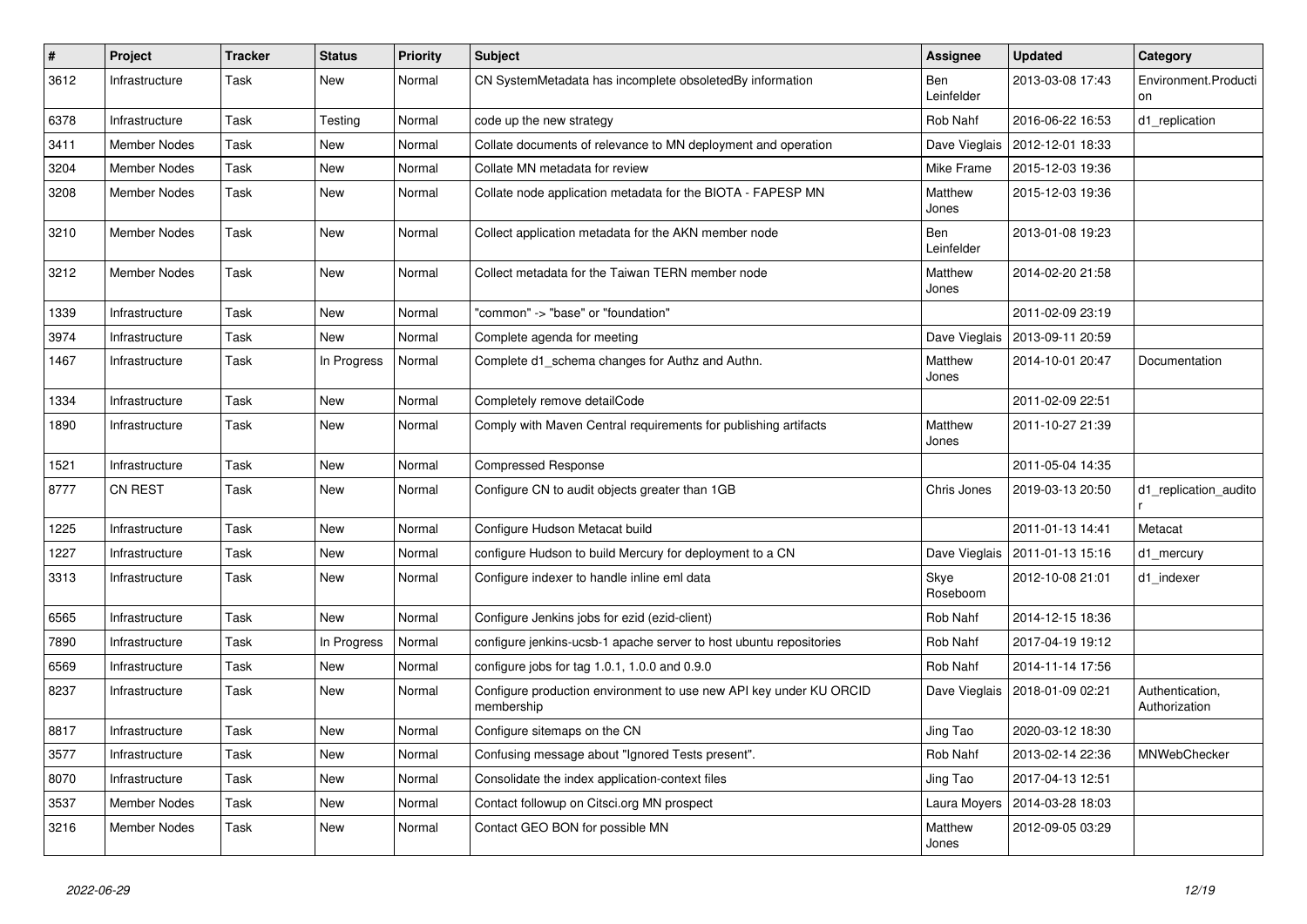| $\vert$ # | Project             | <b>Tracker</b> | <b>Status</b> | <b>Priority</b> | <b>Subject</b>                                                                    | Assignee            | <b>Updated</b>                   | Category                         |
|-----------|---------------------|----------------|---------------|-----------------|-----------------------------------------------------------------------------------|---------------------|----------------------------------|----------------------------------|
| 3220      | <b>Member Nodes</b> | Task           | In Progress   | Normal          | contact iEcolab to determine possible MN role                                     | Ben<br>Leinfelder   | 2013-10-01 17:53                 |                                  |
| 5455      | <b>Member Nodes</b> | Task           | In Progress   | Normal          | Contact Line Pouchard to re-open discussion about PURL as a potential MN          | <b>Bruce Wilson</b> | 2015-11-19 19:17                 |                                  |
| 3535      | <b>Member Nodes</b> | Task           | New           | Normal          | Contact LITS prospect MN to scope out prospects                                   | Matthew<br>Jones    | 2013-01-30 21:15                 |                                  |
| 7641      | Infrastructure      | Task           | New           | Normal          | contact ONEShare                                                                  | Laura Moyers        | 2016-02-12 16:40                 | Environment.Producti<br>on       |
| 3177      | Member Nodes        | Task           | New           | Normal          | Contact operators                                                                 | Matthew<br>Jones    | 2012-09-05 01:46                 |                                  |
| 7612      | Infrastructure      | Task           | In Progress   | Normal          | <b>Contact ORNLDAAC</b>                                                           | Laura Moyers        | 2016-02-11 18:02                 | Environment.Producti<br>on       |
| 3181      | <b>Member Nodes</b> | Task           | New           | Normal          | Contact PFRP as potential MN                                                      | Matthew<br>Jones    | 2013-01-30 21:00                 |                                  |
| 2956      | Infrastructure      | Task           | In Progress   | Normal          | content-checking tests for MNs entering an environment                            | Rob Nahf            | 2014-10-01 22:04                 | d1 integration                   |
| 4045      | <b>Member Nodes</b> | Task           | In Progress   | Normal          | Conversation with Laura/Mike re USGS ScienceBase planning                         | Laura Moyers        | 2014-05-30 19:45                 |                                  |
| 2343      | Infrastructure      | Task           | New           | Normal          | Convert style sheets to separate product                                          | Ben<br>Leinfelder   | 2012-02-15 17:43                 |                                  |
| 4068      | <b>Member Nodes</b> | Task           | New           | Normal          | Coordinate discussions for biodiversity data in DataONE with TDWG<br>participants | Dave Vieglais       | 2016-06-17 19:31                 |                                  |
| 1552      | Java Client         | Task           | <b>New</b>    | Normal          | Copy TestSimpleMultipartEntity from d1_common_java to d1_integration              | Rob Nahf            | 2015-02-11 19:49                 |                                  |
| 7505      | <b>Member Nodes</b> | Task           | In Progress   | Normal          | Correct generous access policies                                                  | Roger Dahl          | 2018-07-02 20:39                 |                                  |
| 6748      | Java Client         | Task           | New           | Normal          | Create a factory / builder class for converting versioned types.                  |                     | 2015-02-11 19:47                 |                                  |
| 7184      | Infrastructure      | Task           | New           | Normal          | Create an Ansible script that can replace a server certificate                    | Nick Outin          | 2015-06-15 15:10                 | <b>Support Operations</b>        |
| 7103      | <b>Member Nodes</b> | Task           | <b>New</b>    | Normal          | Create a new test certificate for mnStagePISCO                                    | Dave Vieglais       | 2015-05-14 18:29                 |                                  |
| 4704      | Infrastructure      | Task           | New           | Normal          | Create a view of MN holdings from a CN perspective                                | Dave Vieglais       | 2014-04-09 15:33                 |                                  |
| 3488      | Infrastructure      | Task           | New           | Normal          | Create custom merge policy to support managing data/information inconsistency     | Chris Jones         | 2014-03-14 17:27                 | Metacat                          |
| 2545      | Infrastructure      | Task           | New           | Normal          | create d1_integration tests using for MN.generateIdentifier                       | Rob Nahf            | 2014-10-02 17:54                 | d1_integration                   |
| 2664      | Infrastructure      | Task           | New           | Normal          | Create documentation for how transitivity is enacted for authorization            | Matthew<br>Jones    | 2014-10-01 20:47                 | Authentication,<br>Authorization |
| 7533      | <b>DUG</b>          | Task           | New           | Normal          | Create DUG 2016 Meeting page                                                      |                     | 2015-12-08 21:44                 |                                  |
| 8792      | Infrastructure      | Task           | New           | Normal          | Create landing page for redirection from ONEMercury                               |                     | 2019-05-01 14:03                 |                                  |
| 1554      | Java Client         | Task           | <b>New</b>    | Normal          | Create MockHttpClient for testing in d1_common_java                               | Rob Nahf            | 2015-02-11 19:49                 | d1 common java                   |
| 7138      | Python GMN          | Task           | Testing       | Normal          | Create new view functions                                                         | Dave Vieglais       | 2016-03-25 01:27                 |                                  |
| 1494      | Infrastructure      | Task           | New           | Normal          | Create sequence diagrams for Authentication services.                             | Matthew<br>Jones    | 2014-10-01 20:47                 |                                  |
| 7102      | Member Nodes        | Task           | In Progress   | Normal          | Create test server certificate for test piscoweb org                              |                     | Dave Vieglais   2015-05-14 18:28 |                                  |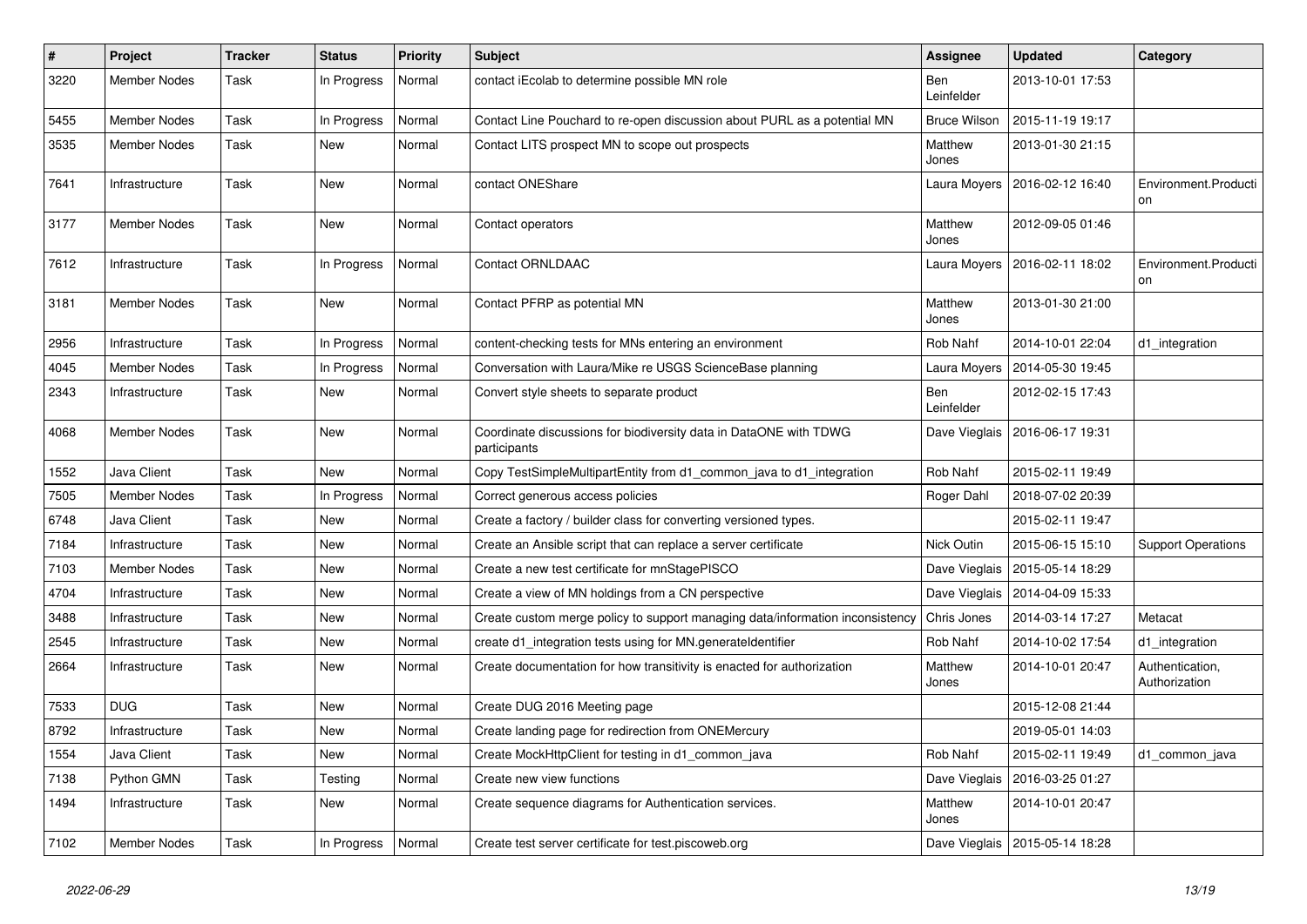| $\#$ | Project             | <b>Tracker</b> | <b>Status</b> | <b>Priority</b> | <b>Subject</b>                                                                               | Assignee             | <b>Updated</b>                   | Category            |
|------|---------------------|----------------|---------------|-----------------|----------------------------------------------------------------------------------------------|----------------------|----------------------------------|---------------------|
| 3046 | Infrastructure      | Task           | In Progress   | Normal          | Create utility to update ORE maps with invalid date formats                                  | Ben<br>Leinfelder    | 2012-08-14 23:41                 |                     |
| 8646 | <b>Member Nodes</b> | Task           | New           | Normal          | (cyverse) Formal Announcement                                                                |                      | 2018-07-19 18:31                 |                     |
| 8643 | <b>Member Nodes</b> | Task           | New           | Normal          | (Cyverse) Implement in Production Environment                                                |                      | 2018-07-05 14:25                 |                     |
| 8645 | Member Nodes        | Task           | New           | Normal          | (Cyverse) Mutual acceptance                                                                  | Amy<br>Forrester     | 2018-07-05 14:26                 |                     |
| 8644 | <b>Member Nodes</b> | Task           | New           | Normal          | (Cyverse) Register in Production                                                             |                      | 2018-07-05 14:25                 |                     |
| 6034 | Infrastructure      | Task           | In Progress   | Normal          | d1 client cli CCI 2.0 support                                                                | Roger Dahl           | 2014-08-11 16:23                 | d1 client cli       |
| 6026 | Infrastructure      | Task           | In Progress   | Normal          | d1_common CCI 2.0 support                                                                    | Roger Dahl           | 2014-08-01 15:49                 | d1_common_python    |
| 6033 | Infrastructure      | Task           | In Progress   | Normal          | d1_libclient_python CCI 2.0 support                                                          | Roger Dahl           | 2014-08-11 16:22                 | d1_libclient_python |
| 8635 | Member Nodes        | Task           | New           | Normal          | DAAC: Develop or Implement MN Software                                                       |                      | 2018-07-02 15:00                 |                     |
| 8633 | Member Nodes        | Task           | In Progress   | Normal          | DAAC: Re-Training & Re-Deployment Planning                                                   | Amy<br>Forrester     | 2018-07-02 14:53                 |                     |
| 8636 | Member Nodes        | Task           | New           | Normal          | <b>DAAC: Test Registration</b>                                                               |                      | 2018-07-02 14:58                 |                     |
| 7925 | <b>DUG</b>          | Task           | New           | Normal          | Data Center certification                                                                    |                      | 2016-11-08 21:33                 |                     |
| 7922 | Infrastructure      | Task           | New           | Normal          | DataONE Accessibility                                                                        | Isis Serna           | 2016-10-31 23:05                 |                     |
| 7862 | <b>DUG</b>          | Task           | New           | Normal          | DataONE DUG page may need updating<br>(https://www.dataone.org/dataone-users-group)          |                      | 2016-08-08 15:00                 |                     |
| 7909 | <b>DUG</b>          | Task           | New           | Normal          | DataONE update audio/visual equipment for remote link                                        |                      | 2016-10-11 20:49                 |                     |
| 6483 | Infrastructure      | Task           | New           | Normal          | DataONE xsede VM at ORC                                                                      | Michael<br>Campfield | 2014-10-24 10:54                 |                     |
| 1484 | Infrastructure      | Task           | New           | Normal          | Decide on format for Principals                                                              | Matthew<br>Jones     | 2014-10-01 20:47                 |                     |
| 3643 | Infrastructure      | Task           | New           | Normal          | Decide on future of stage-2 environment                                                      | <b>Robert Waltz</b>  | 2015-01-14 00:41                 |                     |
| 2660 | Infrastructure      | Task           | New           | Normal          | Deciding on a key size for D1 certs                                                          |                      | Dave Vieglais   2014-10-02 17:21 | Documentation       |
| 1471 | Infrastructure      | Task           | New           | Normal          | Define implicit curator role at Member Nodes.                                                | Matthew<br>Jones     | 2014-10-01 20:47                 |                     |
| 8514 | Infrastructure      | Task           | New           | Normal          | deploy new Metacat / synchronization slows down because of increased<br>cn.create times      | Rob Nahf             | 2018-03-22 17:07                 | d1_synchronization  |
| 4661 | Java Client         | Task           | New           | Normal          | Deprecated methods give no indication of the (Java) version in which they will<br>be removed |                      | 2015-02-11 20:08                 |                     |
| 7571 | CN REST             | Task           | New           | Normal          | Description for error code 401, detail code 4957 is misleading in some cases                 |                      | 2016-01-05 16:25                 |                     |
| 2123 | Infrastructure      | Task           | New           | Normal          | Description of serialVersion                                                                 | Dave Vieglais        | 2014-10-02 17:21                 | Documentation       |
| 1073 | Infrastructure      | Task           | New           | Normal          | Design client application authentication redirection approach                                | Matthew<br>Jones     | 2014-10-01 20:47                 | d1_identity_manager |
| 2169 | Infrastructure      | Task           | In Progress   | Normal          | Design content and layout for status page                                                    |                      | Dave Vieglais   2012-03-14 20:40 | d1_monitor          |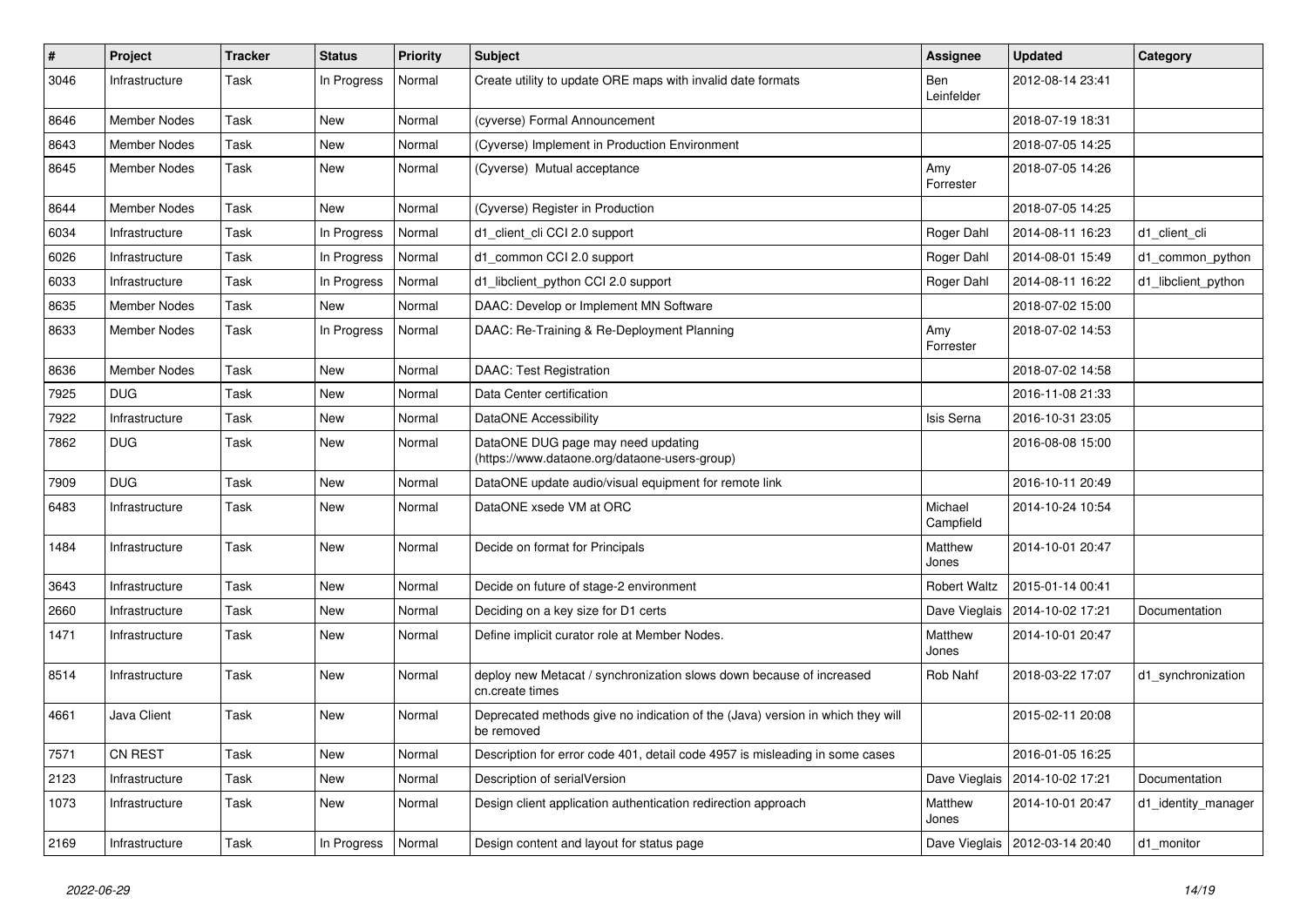| #    | Project                         | <b>Tracker</b> | <b>Status</b> | <b>Priority</b> | <b>Subject</b>                                                                                         | Assignee             | <b>Updated</b>                   | Category                         |
|------|---------------------------------|----------------|---------------|-----------------|--------------------------------------------------------------------------------------------------------|----------------------|----------------------------------|----------------------------------|
| 1482 | Infrastructure                  | Task           | New           | Normal          | Design mechanism to collapse two accounts into one                                                     | Matthew<br>Jones     | 2014-10-01 20:47                 |                                  |
| 2035 | Infrastructure                  | Task           | New           | Normal          | Design nagios system for monitoring CN locations                                                       | Nick Outin           | 2014-09-24 18:29                 | d1 monitor                       |
| 7155 | OGC-Slender<br>Node             | Task           | New           | Normal          | Design the connector, including sources of key information                                             |                      | Dave Vieglais   2015-06-05 11:42 |                                  |
| 2168 | <b>CN REST</b>                  | Task           | New           | Normal          | Design UI for identity validation                                                                      | Ben<br>Leinfelder    | 2015-01-19 22:59                 |                                  |
| 1474 | Infrastructure                  | Task           | New           | Normal          | Design verification process for new accounts                                                           | Matthew<br>Jones     | 2014-10-01 20:47                 |                                  |
| 1479 | <b>CN REST</b>                  | Task           | In Progress   | Normal          | Design web UI for validating newly created identities                                                  | Ben<br>Leinfelder    | 2015-01-19 22:59                 |                                  |
| 5988 | Infrastructure                  | Task           | New           | Normal          | Determine cause of Idap "server not responding" errors between prod CNs                                | Jing Tao             | 2014-07-22 23:18                 | Hardware                         |
| 7148 | OGC-Slender<br>Node             | Task           | In Progress   | Normal          | Determine formatId for science metadata                                                                | Dave Vieglais        | 2015-09-22 16:27                 |                                  |
| 5498 | Infrastructure                  | Task           | New           | Normal          | Determine the cause of the Jun2014 cn-orc-1 out of memory issue                                        | Michael<br>Campfield | 2014-10-31 19:11                 | Environment.Producti<br>on       |
| 4246 | Infrastructure                  | Task           | In Progress   | Normal          | Determine why cn-stage-ucsb-1 LDAP syncrepl is failing                                                 | Michael<br>Campfield | 2014-10-31 17:42                 | Environment.Stage1               |
| 3410 | Member Nodes                    | Task           | New           | Normal          | Develop a Redmine Cheatsheet to help with a wider REDMine user community<br>interacting with MN issues | John Cobb            | 2012-11-30 19:36                 |                                  |
| 2688 | Infrastructure                  | Task           | New           | Normal          | Develop guidelines for how Subject entries are handled - creation,<br>normalization, comparison        | Dave Vieglais        | 2014-09-24 18:27                 | Documentation                    |
| 8349 | <b>Testing MN</b><br>Management | Task           | New           | Normal          | Develop or Implement MN Software                                                                       |                      | 2018-02-08 15:28                 |                                  |
| 1035 | Infrastructure                  | Task           | In Progress   | Normal          | Develop reference architecture documents                                                               | <b>Bruce Wilson</b>  | 2011-03-03 19:26                 | Documentation                    |
| 7176 | Infrastructure                  | Task           | New           | Normal          | Develop textual documentation for certificate management                                               |                      | Dave Vieglais   2015-06-10 01:33 | Documentation                    |
| 7177 | Infrastructure                  | Task           | New           | Normal          | Develop video documentation for certificate management                                                 | Dave Vieglais        | 2015-06-10 01:33                 | Documentation                    |
| 8351 | <b>Testing MN</b><br>Management | Task           | New           | Normal          | Display as Upcoming                                                                                    |                      | 2018-02-08 15:28                 |                                  |
| 4120 | Infrastructure                  | Task           | New           | Normal          | Display total data downloads in the SummaryView header                                                 | Skye<br>Roseboom     | 2014-03-31 17:41                 | d1 dashboard                     |
| 6167 | Infrastructure                  | Task           | New           | Normal          | Docs for CNRead.search() say "SOLR" in capital but actual API expects "solr" in<br>lower case          |                      | Dave Vieglais   2014-10-02 17:21 | Documentation                    |
| 8238 | Infrastructure                  | Task           | New           | Normal          | Document contacts and procedure for using KU ORCID membership API key                                  |                      | Dave Vieglais   2018-01-09 02:22 | Authentication,<br>Authorization |
| 2018 | Infrastructure                  | Task           | New           | Normal          | document DataONE CA operations procedures                                                              | Matthew<br>Jones     | 2012-04-23 17:53                 | <b>Support Operations</b>        |
| 2033 | Infrastructure                  | Task           | New           | Normal          | Document hardware / CN administrators and their contact info                                           | Dave Vieglais        | 2014-09-24 18:29                 | Management                       |
| 8171 | Infrastructure                  | Task           | New           | Normal          | Document hazelcast components to be moved to postgres storage                                          | Monica Ihli          | 2017-09-01 15:25                 |                                  |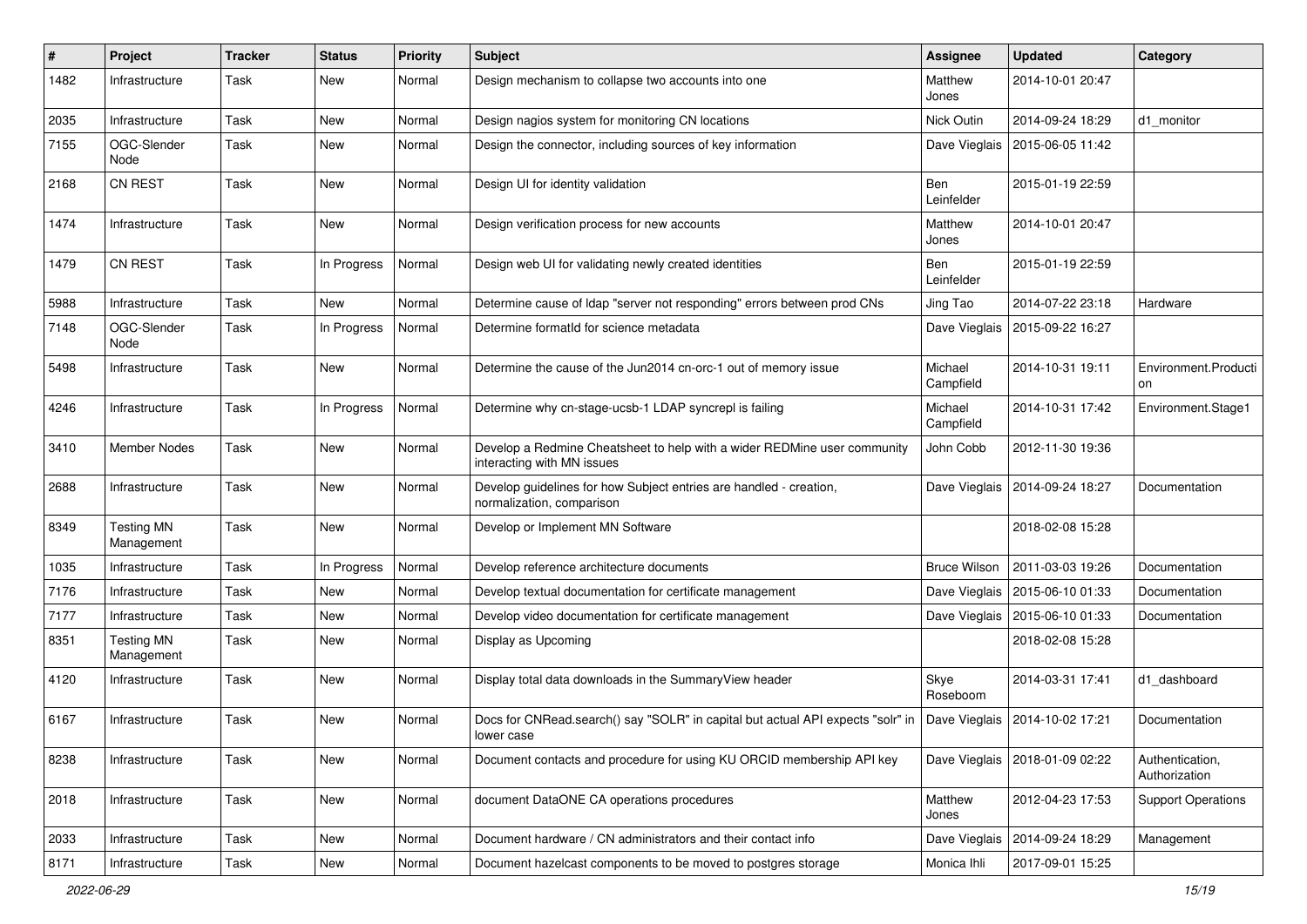| $\pmb{\#}$ | Project             | <b>Tracker</b> | <b>Status</b> | <b>Priority</b> | Subject                                                                                                            | Assignee            | <b>Updated</b>                   | Category                         |
|------------|---------------------|----------------|---------------|-----------------|--------------------------------------------------------------------------------------------------------------------|---------------------|----------------------------------|----------------------------------|
| 8169       | Infrastructure      | Task           | New           | Normal          | Document process for changing the postgres master                                                                  | Monica Ihli         | 2017-09-01 15:09                 |                                  |
| 2549       | Infrastructure      | Task           | New           | Normal          | document the decision                                                                                              | Matthew<br>Jones    | 2012-03-27 22:03                 | Authentication,<br>Authorization |
| 7883       | Infrastructure      | Task           | <b>New</b>    | Normal          | Document the log files of relevance on Coordinating Nodes                                                          |                     | 2016-09-09 20:20                 |                                  |
| 3811       | Infrastructure      | Task           | New           | Normal          | Document the "non-standard" certificates being used for accessing content in<br>DataONE and it's member nodes      | Rob Nahf            | 2014-09-24 18:27                 | <b>Support Operations</b>        |
| 3308       | Infrastructure      | Task           | New           | Normal          | Document the process for removing content contributed from a specific member<br>node and/or the entire member node |                     | Dave Vieglais   2014-03-14 18:29 | <b>Support Operations</b>        |
| 2031       | Infrastructure      | Task           | New           | Normal          | Document the structure and interconnections of VM host hardware at UCSB                                            | Nick Outin          | 2014-09-24 18:29                 | Hardware                         |
| 2030       | Infrastructure      | Task           | <b>New</b>    | Normal          | Document the structure and interconnections of VM host hardware at UNM                                             | Dave Vieglais       | 2014-09-24 18:29                 | Hardware                         |
| 2028       | Infrastructure      | Task           | New           | Normal          | Document VM specifications for CNs                                                                                 |                     | Dave Vieglais   2014-09-24 18:29 | Management                       |
| 2029       | Infrastructure      | Task           | <b>New</b>    | Normal          | Document VM specifications for replication MNs                                                                     |                     | Dave Vieglais   2014-09-24 18:29 | Management                       |
| 7864       | <b>DUG</b>          | Task           | New           | Normal          | <b>DOI Services for Members</b>                                                                                    |                     | 2016-08-09 20:40                 |                                  |
| 7907       | <b>DUG</b>          | Task           | New           | Normal          | Doodle poll on the time/date for monthly meeting                                                                   |                     | 2016-10-11 20:35                 |                                  |
| 7476       | <b>DUG</b>          | Task           | New           | Normal          | Do we need an event management system to better organize the DUG?                                                  |                     | 2015-11-09 22:43                 |                                  |
| 7473       | <b>DUG</b>          | Task           | New           | Normal          | Draft 2016 DUG annual meeting brochure                                                                             |                     | 2015-11-09 22:38                 |                                  |
| 7474       | <b>DUG</b>          | Task           | New           | Normal          | Draft generic letter of invitation that DUG SC can carry and distribute widely.                                    |                     | 2015-11-09 22:38                 |                                  |
| 7484       | <b>DUG</b>          | Task           | New           | Normal          | DUG Agenda                                                                                                         |                     | 2015-11-10 21:39                 |                                  |
| 6396       | Infrastructure      | Task           | In Progress   | Normal          | embed jetty server in d1 integration to run WebTests locally                                                       | Rob Nahf            | 2014-10-01 20:34                 | MNWebChecker                     |
| 3328       | Infrastructure      | Task           | New           | Normal          | Enable a data preview from the search results page                                                                 | Chris Jones         | 2012-10-23 19:34                 | d1_mercury                       |
| 8150       | Infrastructure      | Task           | New           | Normal          | Enable CN certificate to alter authoritativeMN property in SystemMetadata                                          | Jing Tao            | 2017-07-19 21:27                 |                                  |
| 5313       | Java Client         | Task           | New           | Normal          | enable remote deployment of product packages from Hudson / Jenkins                                                 | Rob Nahf            | 2015-02-11 20:34                 |                                  |
| 3616       | Infrastructure      | Task           | New           | Normal          | Enable ServiceMethodRestriction support in Metacat                                                                 | Chris Jones         | 2013-02-27 16:28                 | Metacat                          |
| 7169       | OGC-Slender<br>Node | Task           | New           | Normal          | Enable tracking of obsoletes / obsoleted by for data objects                                                       | Dave Vieglais       | 2015-06-08 19:01                 |                                  |
| 8778       | <b>CN REST</b>      | Task           | <b>New</b>    | Normal          | Ensure SystemMetadata replica auditing updates are saved and broadcast                                             | Chris Jones         | 2019-03-12 16:54                 | d1_replication_audito            |
| 7949       | Infrastructure      | Task           | New           | Normal          | Ensure that there's no race condition where an entry can be added to "IN<br>PROCESS" if it is already present      | Jing Tao            | 2017-02-27 17:55                 |                                  |
| 2151       | Infrastructure      | Task           | New           | Normal          | Ensuring that cited objects are not deleted                                                                        |                     | 2011-12-23 04:20                 |                                  |
| 8697       | Member Nodes        | Task           | New           | Normal          | ESSDIVE: anonymous download issue                                                                                  | Chris Jones         | 2018-09-13 19:40                 |                                  |
| 5454       | Member Nodes        | Task           | New           | Normal          | Evaluate dataverse poential MN                                                                                     | <b>Bruce Wilson</b> | 2014-05-29 19:30                 |                                  |
| 7749       | <b>Member Nodes</b> | Task           | New           | Normal          | Evaluate disposition of the ESA MN's current content                                                               | Matthew<br>Jones    | 2016-04-26 19:52                 |                                  |
| 8469       | CN REST             | Task           | In Progress   | Normal          | evaluate if ORCID API will continue to work after 1.2 is deprecated                                                | Jing Tao            | 2018-03-22 16:54                 | d1_portal_servlet                |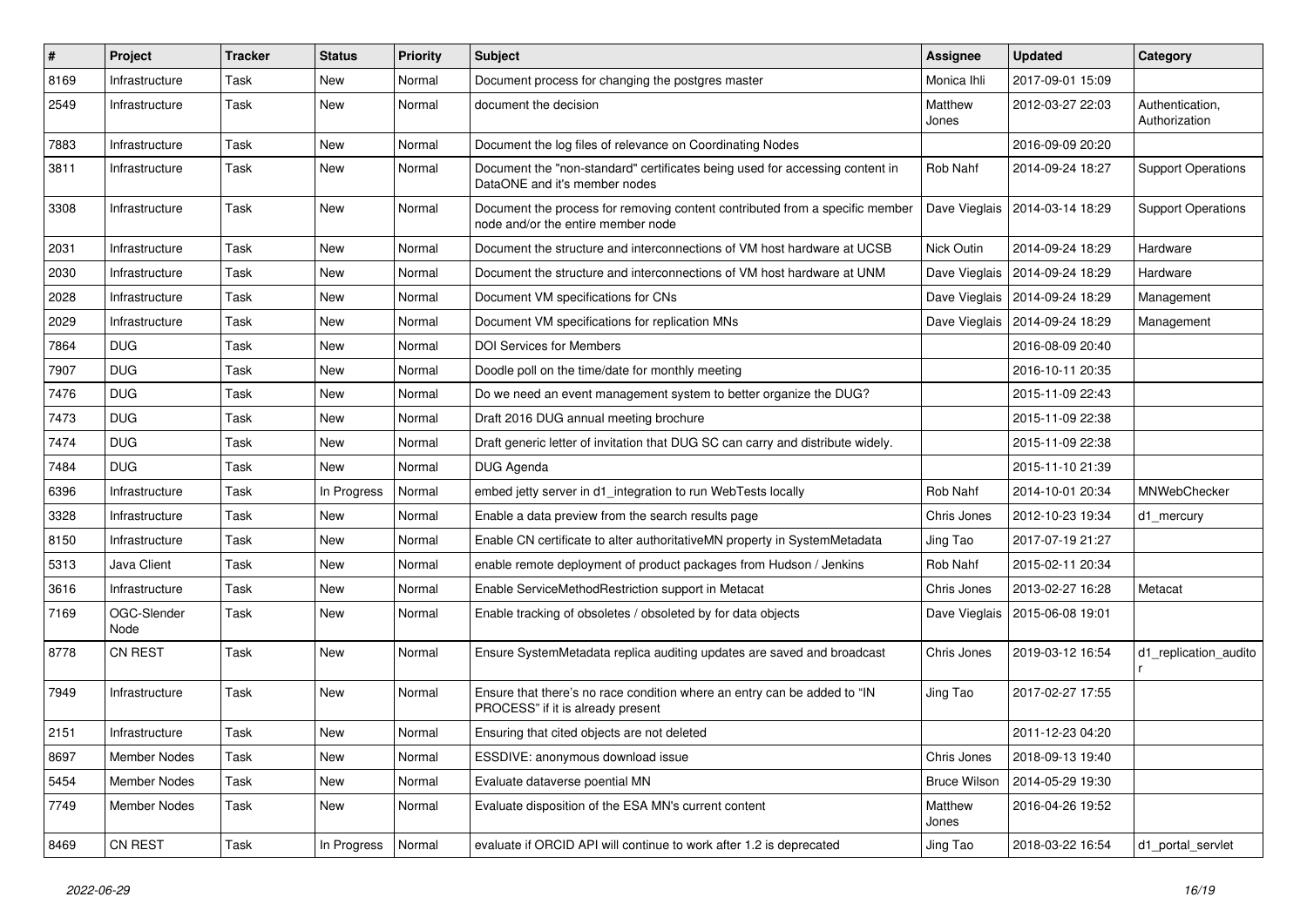| $\sharp$ | Project                         | <b>Tracker</b> | <b>Status</b> | <b>Priority</b> | <b>Subject</b>                                                                            | Assignee          | <b>Updated</b>   | Category           |
|----------|---------------------------------|----------------|---------------|-----------------|-------------------------------------------------------------------------------------------|-------------------|------------------|--------------------|
| 8168     | Infrastructure                  | Task           | New           | Normal          | Evaluate options for postgres replication configuration                                   | Monica Ihli       | 2017-09-01 15:11 |                    |
| 3438     | Infrastructure                  | Task           | New           | Normal          | Evaluate utility of schema.org                                                            |                   | 2012-12-21 16:15 | Documentation      |
| 7104     | Infrastructure                  | Task           | New           | Normal          | Event index reindexing shouldn't require re-harvest from MNs                              |                   | 2015-07-09 15:34 | d1_log_aggregation |
| 2794     | Infrastructure                  | Task           | New           | Normal          | Exceptions: Remove unsupported exception serializations and add "header<br>serialization" | Dave Vieglais     | 2014-10-02 17:21 | Documentation      |
| 8755     | Infrastructure                  | Task           | New           | Normal          | Expand EML indexing support for EML 2.2                                                   | Bryce Mecum       | 2019-08-15 01:50 |                    |
| 1472     | Infrastructure                  | Task           | New           | Normal          | Explain revocation policies via MN curator.                                               | Matthew<br>Jones  | 2014-10-01 20:47 |                    |
| 7524     | <b>DUG</b>                      | Task           | New           | Normal          | Explore crowd sourcing for future DUG marketing effort                                    |                   | 2015-12-07 22:25 |                    |
| 3468     | Infrastructure                  | Task           | New           | Normal          | Explore how CN.listObject can effectively use auto-incremented key                        | Ben<br>Leinfelder | 2013-01-08 18:35 | Documentation      |
| 8146     | <b>Member Nodes</b>             | Task           | New           | Normal          | Failed Sync Parser                                                                        | Monica Ihli       | 2017-07-19 00:46 |                    |
| 8342     | <b>Testing MN</b><br>Management | Task           | New           | Normal          | <b>Feasibility Assessment</b>                                                             |                   | 2018-02-22 19:19 |                    |
| 8383     | <b>Testing MN</b><br>Management | Task           | New           | Normal          | <b>Feasibility Assessment</b>                                                             |                   | 2018-02-27 17:32 |                    |
| 8670     | <b>Member Nodes</b>             | Task           | New           | Normal          | FEMC - upgrade GMN 2.3.7 to 3.0.4                                                         | Roger Dahl        | 2019-08-02 18:22 |                    |
| 7127     | DataONE API                     | Task           | <b>New</b>    | Normal          | <b>Finalize CNAuthentication interface</b>                                                | Dave Vieglais     | 2015-05-21 19:31 | api_documentation  |
| 6048     | <b>Member Nodes</b>             | Task           | New           | Normal          | Fix 404 NotFound erros on the EDORA MN                                                    | Jim Green         | 2014-11-24 14:57 |                    |
| 5137     | Infrastructure                  | Task           | New           | Normal          | Fix DataONE CA chain file location in cn-buildout                                         | Chris Jones       | 2014-04-25 15:06 | d1_cn_buildout     |
| 7120     | Java Client                     | Task           | Testing       | Normal          | Fix DataPackage.insertRelationship() to handle any URI for external identifiers           | Chris Jones       | 2015-06-04 21:48 | d1_libclient_java  |
| 5121     | <b>Member Nodes</b>             | Task           | New           | Normal          | Fix DryadDataFile instance documents with no dcterms:creator element                      | Chris Jones       | 2014-04-30 19:25 |                    |
| 1502     | Infrastructure                  | Task           | New           | Normal          | Fix hierarchy of permission levels.                                                       | Matthew<br>Jones  | 2014-10-01 20:47 | Documentation      |
| 3596     | Infrastructure                  | Task           | New           | Normal          | Fix Merritt Repository resource map typing of triple objects                              | John Kunze        | 2013-02-19 02:27 | mn.Merritt         |
| 4013     | <b>Member Nodes</b>             | Task           | New           | Normal          | Follow-up on plans for TERN following Oct ILTER meeting in Korea                          | Laura Moyers      | 2014-02-20 21:58 |                    |
| 8356     | <b>Testing MN</b><br>Management | Task           | New           | Normal          | <b>Formal Announcement</b>                                                                |                   | 2018-02-23 19:06 |                    |
| 6698     | <b>Member Nodes</b>             | Task           | New           | Normal          | FTGEN: Check Authentication and Authorization in Production                               |                   | 2014-12-04 20:07 |                    |
| 6691     | <b>Member Nodes</b>             | Task           | New           | Normal          | FTGEN: Check Authentication and Authorization in Testing Environment                      |                   | 2014-12-04 20:07 |                    |
| 6694     | Member Nodes                    | Task           | New           | Normal          | FTGEN: Configure SSL Certificates for Production                                          |                   | 2014-12-04 20:07 |                    |
| 6687     | Member Nodes                    | Task           | New           | Normal          | FTGEN: Configure SSL Certificates for Testing Environment                                 |                   | 2014-12-04 20:07 |                    |
| 6682     | Member Nodes                    | Task           | New           | Normal          | FTGEN: Design, code and component test a new MN implementation                            |                   | 2014-12-04 20:07 |                    |
| 6701     | Member Nodes                    | Task           | New           | Normal          | FTGEN: Document and Announce                                                              |                   | 2014-12-04 20:07 |                    |
| 6700     | <b>Member Nodes</b>             | Task           | New           | Normal          | FTGEN: Ensure MN appears on Current MNs webpage (dashboard)                               |                   | 2014-12-04 20:07 |                    |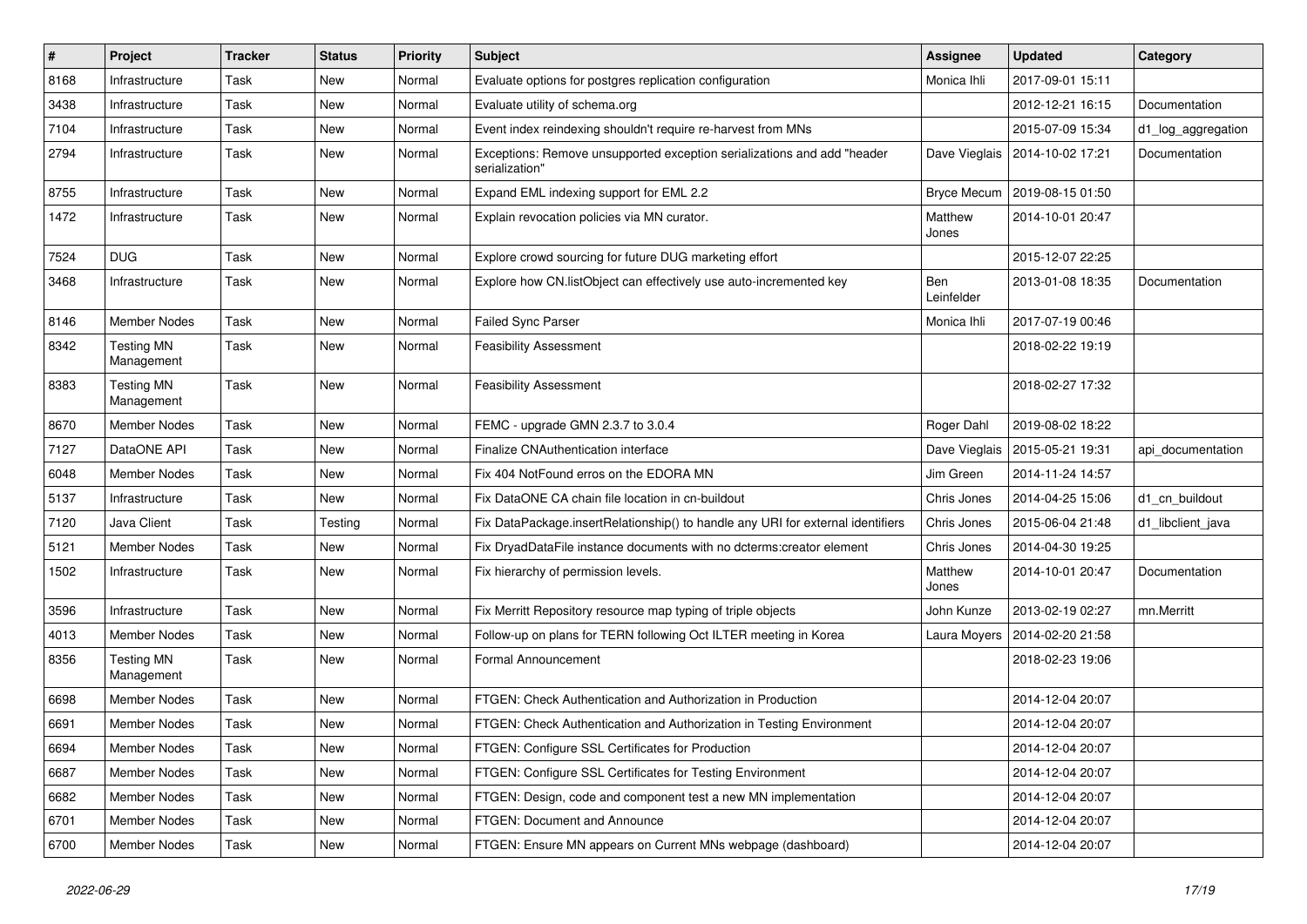| $\sharp$ | Project             | <b>Tracker</b> | <b>Status</b> | <b>Priority</b> | <b>Subject</b>                                                                                                     | Assignee         | <b>Updated</b>   | Category |
|----------|---------------------|----------------|---------------|-----------------|--------------------------------------------------------------------------------------------------------------------|------------------|------------------|----------|
| 6693     | Member Nodes        | Task           | <b>New</b>    | Normal          | FTGEN: Establish DataONE user identity in Production                                                               |                  | 2014-12-04 20:07 |          |
| 6686     | <b>Member Nodes</b> | Task           | <b>New</b>    | Normal          | FTGEN: Establish DataONE user identity in Testing Environment                                                      |                  | 2014-12-04 20:07 |          |
| 6683     | <b>Member Nodes</b> | Task           | New           | Normal          | FTGEN: Implement search index and display (ONEMercury) support for any<br>new metadata formats required by the MN. |                  | 2014-12-04 20:07 |          |
| 6679     | Member Nodes        | Task           | <b>New</b>    | Normal          | FTGEN: Join DataONE                                                                                                |                  | 2014-12-04 20:07 |          |
| 6685     | <b>Member Nodes</b> | Task           | <b>New</b>    | Normal          | FTGEN: Local Testing                                                                                               |                  | 2014-12-04 20:07 |          |
| 6699     | <b>Member Nodes</b> | Task           | <b>New</b>    | Normal          | FTGEN: Mutual acceptance                                                                                           |                  | 2014-12-04 20:07 |          |
| 6681     | <b>Member Nodes</b> | Task           | New           | Normal          | FTGEN: Plan the implementation                                                                                     |                  | 2014-12-04 20:07 |          |
| 6684     | <b>Member Nodes</b> | Task           | New           | Normal          | FTGEN: Register any new object formats in all environments                                                         |                  | 2014-12-04 20:07 |          |
| 6696     | <b>Member Nodes</b> | Task           | <b>New</b>    | Normal          | FTGEN: Register MN in Production                                                                                   |                  | 2014-12-04 20:07 |          |
| 6689     | Member Nodes        | Task           | New           | Normal          | FTGEN: Register MN in Testing Environment                                                                          |                  | 2014-12-04 20:07 |          |
| 6680     | <b>Member Nodes</b> | Task           | <b>New</b>    | Normal          | FTGEN: Scope the implementation                                                                                    |                  | 2014-12-04 20:07 |          |
| 6692     | <b>Member Nodes</b> | Task           | New           | Normal          | FTGEN: Show MN as "upcoming" on the dashboard                                                                      |                  | 2014-12-04 20:07 |          |
| 6697     | <b>Member Nodes</b> | Task           | New           | Normal          | FTGEN: Verify CN Content and Services in Production                                                                |                  | 2014-12-04 20:07 |          |
| 6690     | <b>Member Nodes</b> | Task           | New           | Normal          | FTGEN: Verify CN Content and Services in Testing Environment                                                       |                  | 2014-12-04 20:07 |          |
| 6695     | <b>Member Nodes</b> | Task           | New           | Normal          | FTGEN: Verify MN Content and Services in Production                                                                |                  | 2014-12-04 20:07 |          |
| 6688     | <b>Member Nodes</b> | Task           | <b>New</b>    | Normal          | FTGEN: Verify MN Content and Services in Testing Environment                                                       |                  | 2014-12-04 20:07 |          |
| 5890     | <b>Member Nodes</b> | Task           | New           | Normal          | GBIF: Authentication and Authorization                                                                             |                  | 2018-01-22 21:16 |          |
| 5850     | <b>Member Nodes</b> | Task           | New           | Normal          | <b>GBIF: Content Review</b>                                                                                        |                  | 2016-07-02 12:45 |          |
| 5878     | <b>Member Nodes</b> | Task           | <b>New</b>    | Normal          | <b>GBIF: Content Review</b>                                                                                        |                  | 2016-07-02 12:45 |          |
| 5899     | <b>Member Nodes</b> | Task           | New           | Normal          | GBIF: Create news item                                                                                             | Amy<br>Forrester | 2019-01-24 17:10 |          |
| 5900     | Member Nodes        | Task           | <b>New</b>    | Normal          | GBIF: Formal announcement                                                                                          |                  | 2016-07-02 12:45 |          |
| 5870     | <b>Member Nodes</b> | Task           | New           | Normal          | GBIF: Generate client certificate.                                                                                 |                  | 2016-07-02 12:45 |          |
| 5835     | <b>Member Nodes</b> | Task           | Ready         | Normal          | <b>GBIF: Local Testing</b>                                                                                         | Rob Nahf         | 2019-01-24 16:53 |          |
| 5893     | <b>Member Nodes</b> | Task           | New           | Normal          | GBIF: Log record access                                                                                            |                  | 2016-07-02 12:45 |          |
| 5865     | <b>Member Nodes</b> | Task           | New           | Normal          | GBIF: Log record access                                                                                            |                  | 2016-07-02 12:45 |          |
| 5896     | Member Nodes        | Task           | New           | Normal          | GBIF: Mutual acceptance                                                                                            |                  | 2016-07-02 12:45 |          |
| 5873     | Member Nodes        | Task           | New           | Normal          | <b>GBIF: Register MN</b>                                                                                           |                  | 2016-07-02 12:45 |          |
| 5839     | Member Nodes        | Task           | New           | Normal          | GBIF: Registration in environment                                                                                  |                  | 2016-07-02 12:45 |          |
| 5891     | Member Nodes        | Task           | New           | Normal          | <b>GBIF: Science Data access</b>                                                                                   |                  | 2016-07-02 12:45 |          |
| 5892     | Member Nodes        | Task           | New           | Normal          | GBIF: Science Metadata access                                                                                      |                  | 2016-07-02 12:45 |          |
| 5875     | Member Nodes        | Task           | New           | Normal          | GBIF: Set the node status to approved (start synchronization)                                                      |                  | 2016-07-02 12:45 |          |
| 5874     | Member Nodes        | Task           | New           | Normal          | GBIF: Set up Node document                                                                                         |                  | 2016-07-02 12:45 |          |